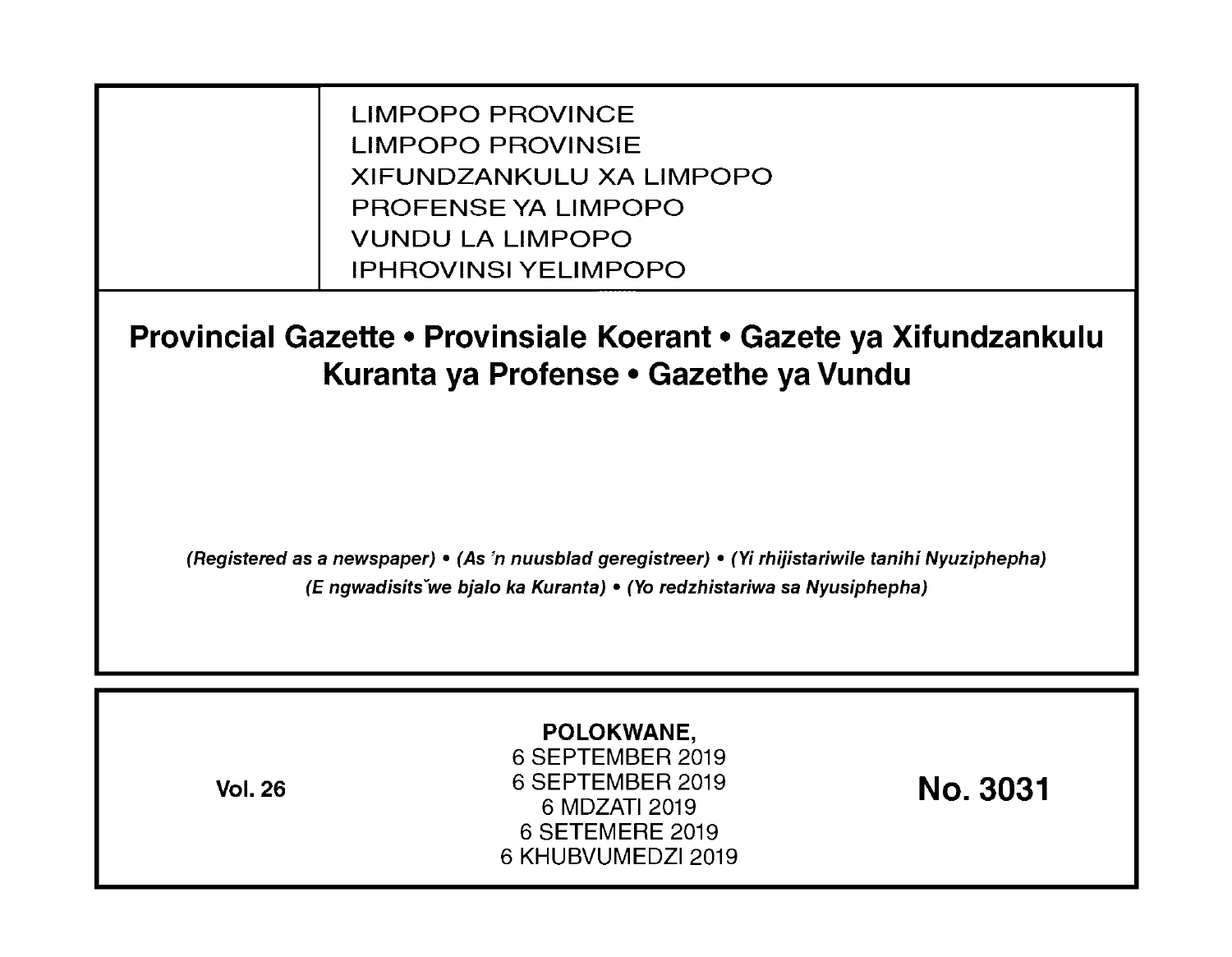$\hat{\mathbf{z}}$ 

 $\pmb{s}$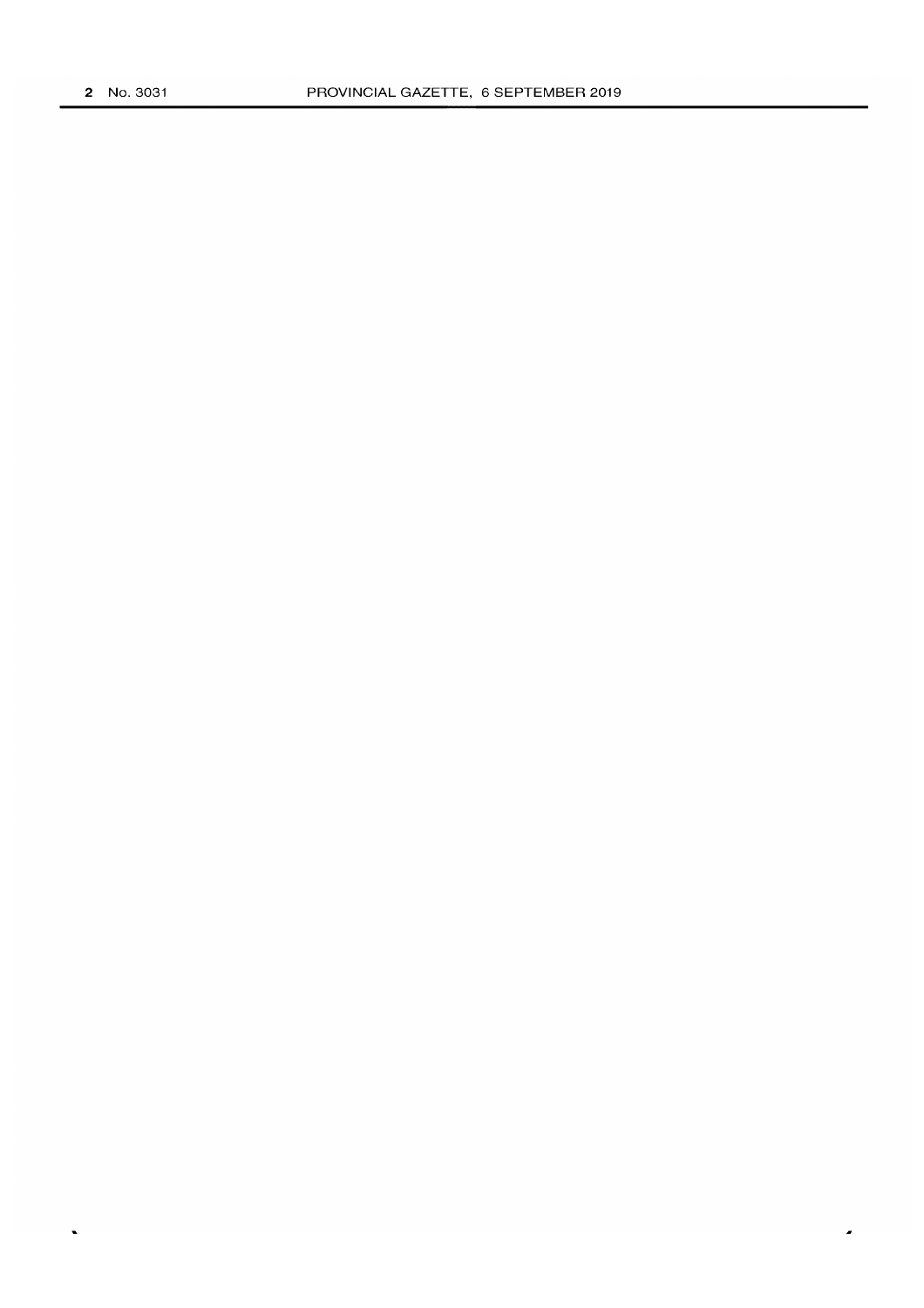### **CONTENTS**

|            |                                                                                                                                                                                                          | Gazette<br>Page |     |
|------------|----------------------------------------------------------------------------------------------------------------------------------------------------------------------------------------------------------|-----------------|-----|
|            |                                                                                                                                                                                                          | No.             | No. |
|            | <b>GENERAL NOTICES • ALGEMENE KENNISGEWINGS</b>                                                                                                                                                          |                 |     |
| 95         | Collins Chabane Spatial Planning and Land Use Management Bylaw, 2019: Stand No.64, Xidumezane in                                                                                                         | 3031            | 12  |
| 96         | Thulamela Spatial Planning and Land Use Management By-Law, 2016: Erf 1150, Thohoyandou E, Limpopo                                                                                                        | 3031            | 13  |
| 97         | Makhado Spatial Planning, Land Development and Land Use Management By-law, 2016: Portion of Portion                                                                                                      | 3031            | 14  |
| 98         |                                                                                                                                                                                                          | 3031            | 15  |
| 98         |                                                                                                                                                                                                          | 3031            | 15  |
|            | <b>PROCLAMATION • PROKLAMASIE</b>                                                                                                                                                                        |                 |     |
| 133        | Spatial Planning and Land Use Management By-Law of Greater Tzaneen Municipality 2017: Tzaneen                                                                                                            |                 |     |
|            |                                                                                                                                                                                                          | 3031            | 16  |
|            | <b>PROVINCIAL NOTICES • PROVINSIALE KENNISGEWINGS</b>                                                                                                                                                    |                 |     |
| 145        | Polokwane Municipal Planning By-Law, 2017: Erven 67, 68/RE, 68/2, 5653, 70/1, 70/2, 71/RE AND 72/2, in                                                                                                   | 3031            | 19  |
| 145        | Polokwane-munisipale beplanningsverordening, 2017: Erwe 67, 68 / RE, 68/2, 5653, 70/1, 70/2, 71 / RE                                                                                                     | 3031            | 20  |
|            | LOCAL AUTHORITY NOTICES . PLAASLIKE OWERHEIDS KENNISGEWINGS                                                                                                                                              |                 |     |
| 128<br>129 | Thulamela Spatial Planning and Land Use Management By-law, 2016: Portion of the Farm Chibase 213<br>Spatial Planning and Land Use Management Act (16/2013): Erf/Stand 28/501, Buffer Zone, at Makhushane | 3031            | 21  |
| 130        | Makhado land Use Scheme, 2009 en Thulamela Spatial Planning and Land Use Management Bylaw, 2015:                                                                                                         | 3031            | 22  |
| 130        |                                                                                                                                                                                                          | 3031            | 23  |
|            | Makhado Grondgebruikskema, 2009 en Thulamela Land Use Management Bylaw, 2015: Makhado                                                                                                                    | 3031            | 24  |
| 131        | Lephalale Municipal Spatial Planning and Land Use Management By-law, 2017: Erf 1888, Ellisras Extension                                                                                                  | 3031            | 24  |
| 131        | Lephalale Munisipale Ruimtelike Beplanning en Grondgebruikbestuur Verordening, 2017: Erf 1888, Ellisras                                                                                                  | 3031            | 25  |
| 132        | Spatial Planning and Land Use Management, 2013: Makhado Amendment Schemes 315, 327, 301, 316,                                                                                                            | 3031            | 25  |
| 132        | Ruimtelike Beplanning en Grondgebruikskema Wet (16/2013): Makhado-wysigingskemas 315, 327, 301,                                                                                                          | 3031            | 26  |
| 133        | Spatial Planning and Land Use Management Act (16/2013): Erf 40211, Polokwane Extension 91                                                                                                                | 3031            | 27  |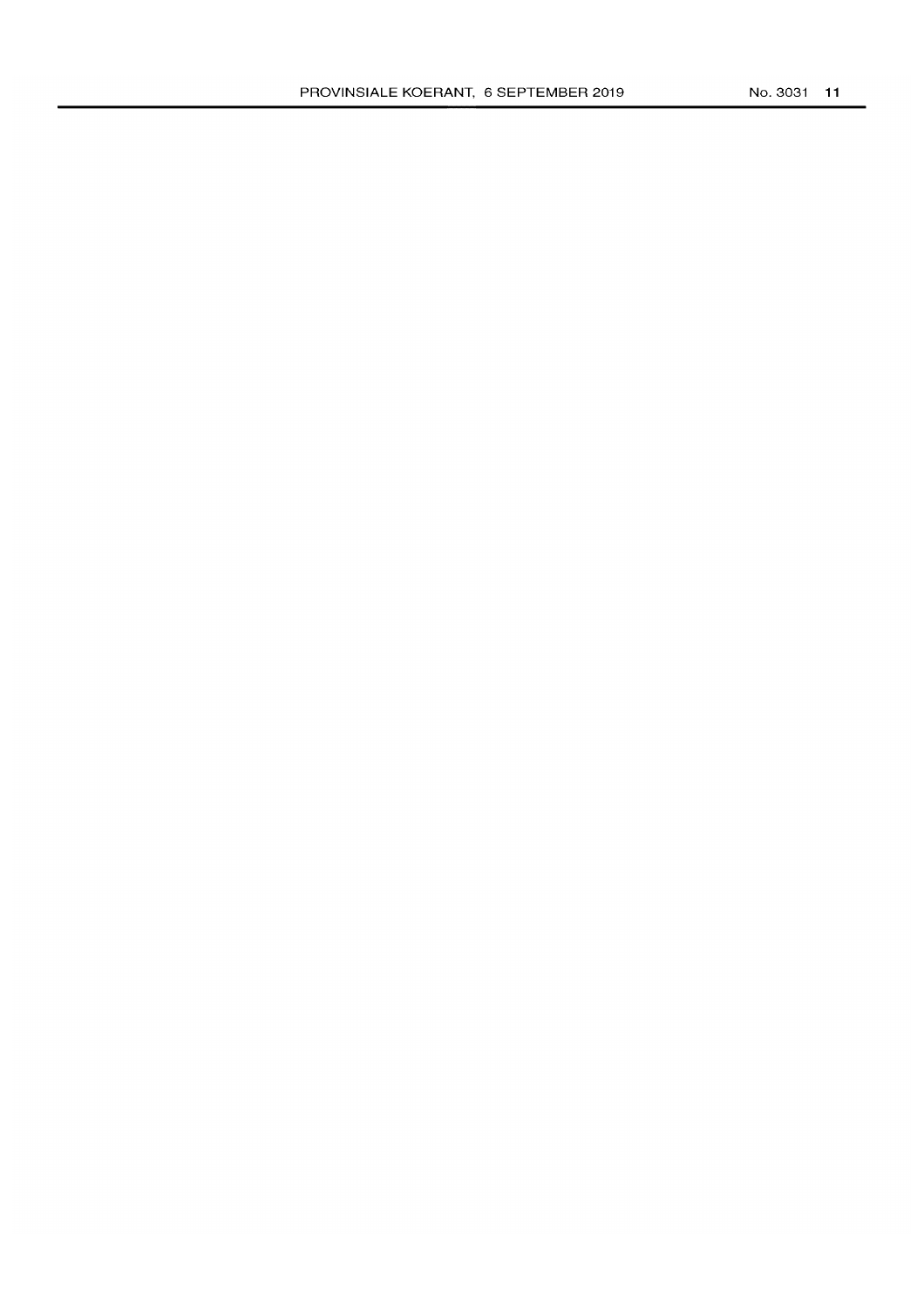# GENERAL NOTICES • ALGEMENE KENNISGEWINGS

### NOTICE 95 OF 2019

#### COLLINS CHABANE LAND USE SCHEME, 2018 AMENDMENT SCHEME NUMBER: 43

#### NOTICE OF APPLICATION FOR REZONING IN TERMS OF SECTION 64 OF THE COLLINS CHABANE SPATIAL PLANNING AND LAND USE MANAGEMENT BY-LAW, 2019.

We, Afriplan Development Consultants (PTY) Ltd, being the authorized Town Planners by owner of Stand NO.64 Xidumezane in Xigalo on Portion of The Farm Malamulele 234- LT, hereby give notice for the application lodged in terms of Section 64 of The Collins Chabane Spatial Planning and Land Use Management Bylaw, 2019 the owner of the aforesaid property has applied to Collins Chabane Local Municipality for the "Rezoning" on the property from "Residential 1" to "Residential 3" to allow for the development of Residential Buildings. Particulars of the application will lie for inspection during normal office hours at the office of the Manager, Spatial Planning and Land Use, Collins Chabane Local Municipality, Malamulele for the period of 30 days from the first day of the notice. Objections and/or comments or representation in respect of the application must be lodged with or made in writing to the Municipal Manager at the above address or at Collins Chabane Local Municipality, Private Bag X9271 , MALAMULELE, 0982 within 30 days from the date of first publication. Address of the applicant: P. 0 Box 1346, Thohoyandou, 0950; Cell: 079 473 7531; Email: afriplan.consultants@gmail.com.

30-6

### COLLINS CHABANE LAND USE SCHEME, 2018 AMENDMENT SCHEME NUMBER: 43

#### XITIVISO XA XIKOMBELO XO CINCA MATIRHISELO YA MISAVA HI KU LANDZA NAWU WA SECTION 64 OF THE COLLINS CHABANE SPATIAL PLANNING AND LAND USE MANAGEMENT BY-LAW, 2019.

Hina, va Afriplan Development Consultants (PTY) Ltd, vaimeri (Town Planners) va nwinyi wa ndhawu ya Stand NO.64 Xidumezane ka Xigalo ka Portion of The Farm Malamulele 234- LT, hi tivisa xikombelo lexi endliweke hi ku landza nawu wa Section 64 ya Collins Chabane Spatial Planning and Land Use Management By-Law, 2019 lowu va endleke xikombelo eka Masipala wa Collins Chabane xa ku cinca matirhiselo ya misava eka xitirhisiwa lexi boxiweke laha henhla xa "Residential 1" lexi xi va xa "Residential 3" ra "Residential Buildings". Swilo swa xikombelo lexi swi ta lawuriwa eka mufambisi wa Doroba ni vufambisi bya masipala, Spatial Planning and Land Use, Collins Chabane Local Municipality, Malamulele hi masiku yo ringana 30 ku sukela siku ro sungula ra xitiviso. Swibumabumelo ni swiletelo swa xikombelo swi fanele ku rhumeriwa eka masipala eka address leyi landzelaka: Collins Chabane Local Municipality, Private Bag X9271, MALAMULELE, 0982 ku nga si hela masiku ya 30 ya xitiviso lexi tivisiweke. Address ya mukomberi: P. 0 Box 1346, Thohoyandou, 0950; Cell: 079 473 7531; Email: afriplan.consultants@qmail.com .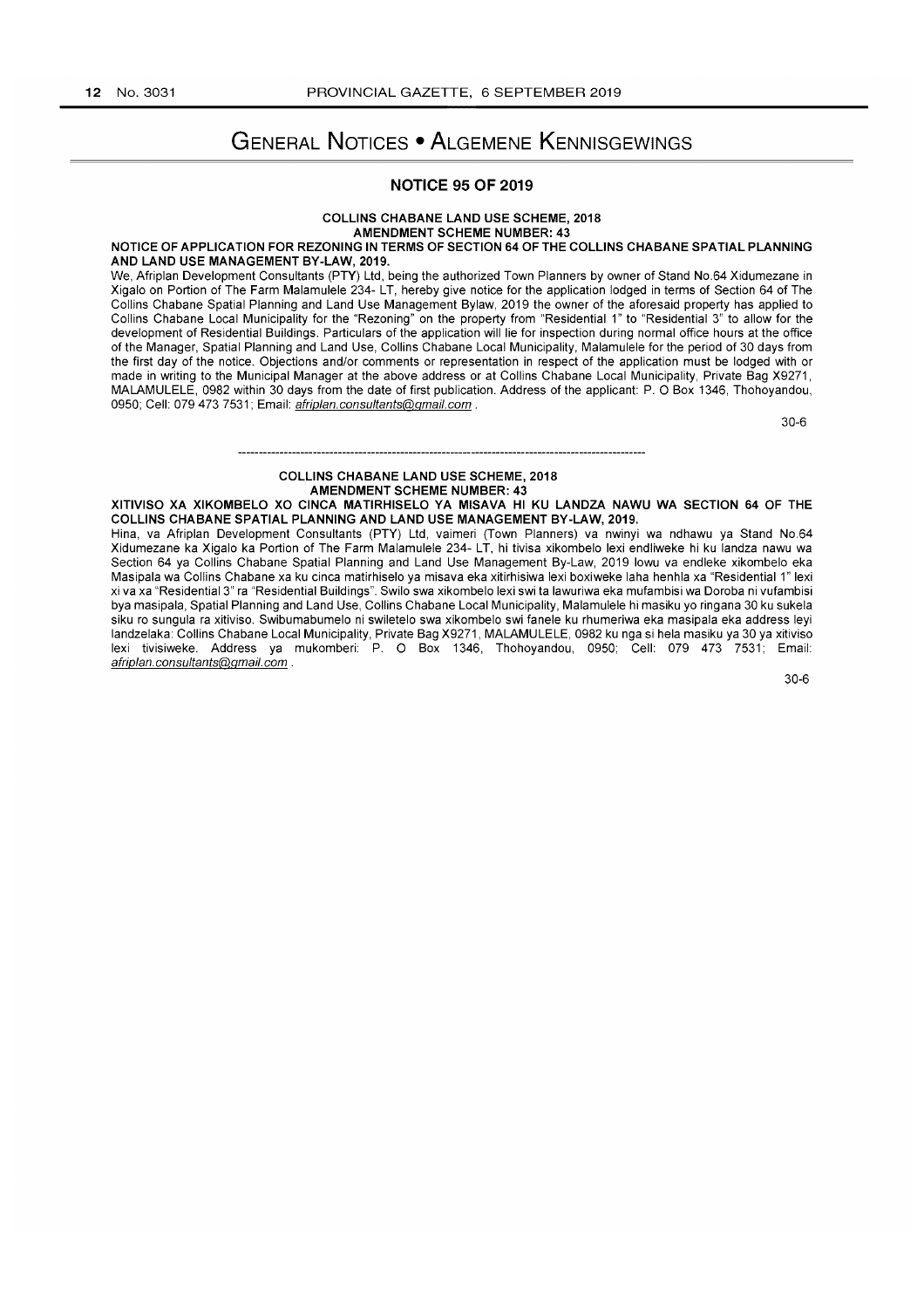#### **NOTICE 96 OF 2019**

### **THULAMELA LAND USE SCHEME, 2006**

**THULAMELA AMENDMENT SCHEME NO: 138** 

**NOTICE OF APPLICATION FOR REZONING FROM RESIDENTIAL 1 TO RESIDENTIAL 2 FOR THE PURPOSE OF ESTABLISHING RESIDENTIAL BUILDINGS IN TERMS OF SECTION 62(1) OF THE THULAMELA LAND USE MANAGEMENT BY-LAW, 2016 READ TOGETHER WITH THE PROVISION OF THE SPATIAL PLANNING AND LAND USE MANAGEMENT ACT 16 OF 2013: ERF 1150 THOHOYANDOU- E** 

I, Manwatha Josephine Musiwalo, being the owner of erf 1150 Thohoyandou E, Limpopo Province; hereby give notice for the application lodged in terms of Section 62(1) of Thulamela Spatial Planning and Land Use Management By-Law, 2016 read together with provisions of Spatial Planning and Land Use Management Act of 2013 (Act 16 of 2013) that I have applied to Thulamela Local Municipality for the amendment of scheme by "Rezoning" on the aforesaid property from "Residential 1" to "Residential 2" to allow for the establishment of "Residential Buildings". Particulars of the applications will lie for inspection during normal office hours at the office of the Manager: Spatial Planning, Thulamela Local Municipality, Thohoyandou for the period of 30 days from the 28th of August 2019. Objections to or representations in respect of the application must be lodged with or made in writing to the municipality at the above address or Thulamela Local Municipality, Private Bag X5066, **THOHOYANDOU,** 0950 within 30 days from the date of first publication. Address of the applicant: P.O Box 4961, **THOHOYANDOU** 0950; Cell: 076653 0883.

30-6

#### **THULAMELA LAND USE SCHEME, 2006 THULAMELA AMENDMENT SCHEME NO: 138**

**NDIVHADZO YA KHUMBELO YA U SHANDUKISA KUSHUMISELE KWA MAVU NA HO TEVHEDZWA SECTION 62(1) OF THULAMELA SPATIAL PLANNING AND LAND USE MANAGEMENT BY-LAW, 2016 HO KATELWA NA NDISEDZO YA SPATIAL PLANNING AND LAND USE MANAGEMENT ACT 16 OF 2013: ERF 1150 THOHOYANDOU- E**  Nne Manwatha Josephine Musiwalo, ane a vha mune wa tshitentsi tsha 1150 Thohoyandou E, Limpopo Province; ndi divhadza nga ha khumbelo yo itwaho kha Masipala Wapo wa Thulamela ho tevhedzwa Section 62(1) of Thulamela Spatial Planning and Land Use Management By-Law, 2016 ho katelwa na ndisedzo ya Spatial Planning and Land Use Management Act of 2013 (Act 16 of 2013) ya u shandukisa kushumisele kwa mavu kha tshitentsi tsho bulwaho afho ntha ubva kha "Residential 1" u ya kha "Residential 2" u itela u tendelwa u fhata "Nndu dza u hirisa". Zwidodombedzwa zwa khumbelo iyi zwi do vha zwi tshi khou wanala ofisini ya Minigere wa Spatial Planning ha Masipala Wapo wa Thulamela, Thohoyandou nga zwifhinga zwa mushumo kha maduvha a 30 u bva duvha la 28 August 2019 u itela tsedzuluso. Khanelo na thikhedzo maelana na khumbelo iyi zwi fanela u to nwalwa zwa iswa nga tshanda ha masipala kha diresi yo bulwaho afho ntha kana zwa rumelwa nga poso kha diresi ya: Private Bag X5066, **THOHOYANDOU,** 0950 hu sa a thu fhela maduvha a furaru (30) u bva duvha 10 bulwaho afho ntha. Diresi ya muiti wa khumbelo: P.O Box 4961, **THOHOYANDOU** 0950; Cell: 0766530883.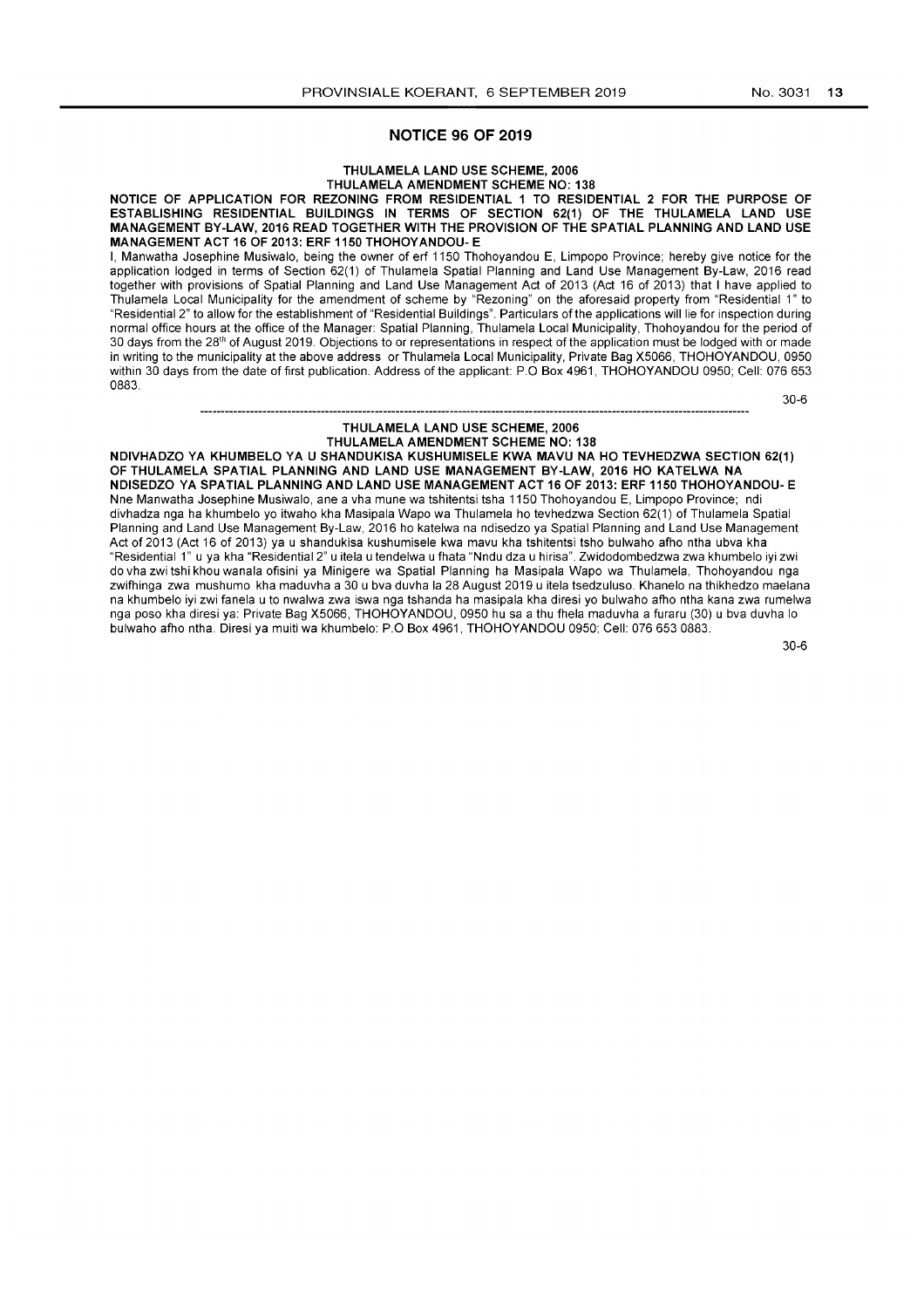#### **NOTICE 97 OF 2019**

### **MAKHADO LOCAL MUNICIPALITY APPLICATION FOR OBTAINING LAND USE RIGHTS OF SHOPPING MALL AND FILLING STATION**

We, Ndangano GIS and Project Managers, being authorized agents of McCormick Property Developers have lodged simultaneous Subdivision, Consolidation and Rezoning with special consent application for Filling Station use in terms of (A) Section 66 of Makhado Spatial Planning, Land Development and Land Use Management By-Law, 2016 and Makhado Land-Use Scheme, 2009 (B) Section 72 of the Makhado Local Municipality Spatial Planning, Land Development and Land Use Management By-law, 2016 and Makhado Land-Use Scheme, 2009 and (C) Section (63) read with Section 85 of the Makhado Local Municipality Spatial Planning, Land Development and Land Use Management By-law, 2016 and Makhado Land-Use Scheme, 2009 and (D) Clause 22 of Makhado Spatial Planning, Land Development and Land Use Management By-law, 2016 and Makhado Land-Use Scheme, 2009. for obtaining land use rights from "Agriculture" to" Business 1" for the purpose of shopping mall and consent use of filling station on Portion of Portion 7 and on Portion of Portion 8 of the Farm Nooitgedacht No. 290 LS

Particulars of the application are available for inspection at the office of the Director, Municipal secretariat, 1<sup>st</sup> floor, Civic Center, 83 Krogh Street, Louis Trichardt, 0920, Louis Trichardt, 0920 for a period of 30 days from the 6 September 2019 and any objection or representation pertaining to the land development application must be submitted in writing to the Municipal Manager, Local Municipality of Makhado, Private Bag x2596, Louis Trichardt, 0920 before the expiry of the 30 day period or to the offices of the Makhado Local Municipality during office hours from (08hOO to 16h30) Address of the applicant: Ndangano GIS and Project Managers Consultancy, CB Centre, 75 Durham Road, Clubview, Centurion, first floor,0157 Tel: (012) 4417001, Fax: (086) 7755791,

### **MASIPALA WAPO WA MAKHADO NDIVHADZO NDIVHADZO YA KHUMBELO YA THENDELO YA U SHANDUKISA KUSHUMISELE KWA MAVU**

Rine vha Ndangano GIS & Project Managers ro imela McCormick Property Developers ro ita khumbelo ya u shandukisa kushumisele kwa mavu na khethekanyo ya tshipida tsha mavu na thendelo ya u ita zwithu zwo khetheaho zwa filling station uya nga (A) khethekanyo ya 66 ya Makhado Spatial Planning, Land Development na Land Use Management By-Law, 2016 na Makhado Land-Use Scheme, 2009 (B) Khethekanyo ya 72 ya Makhado Local Municipality Spatial Planning, Land Development na Land Use Management By-law, 2016 na Makhado Land-Use Scheme, 2009 na (C) Khethekanyo (63) utshi vhala Khethekanyo ya 85 of the Makhado Local Municipality Spatial Planning, Land Development na Land Use Management By-law, 2016 na (D) Clause 22 ya Makhado Spatial Planning, Land Development na Land Use Management By-law, 2016 and Makhado Land-Use Scheme, 2009 ya u wana thendelo ya u shandukisa fhethu he havha hu vhulimi uya kha zwa mabindu a mavhengele na ha u shelwa zwi vhaswa (filling station) kha tshipida tsha tshipida tsha sumbe (7) na tshipida tsha tshipida tsha malo (8) tsha bulasi ya Nooitgedacht No. 290 LS.

Vhane vha takalela u vhala nga ha khumbelo iyi na manwalwa a yelanaho nayo, vha nga a wana ofisini ya Minidzhere Muhulwane: waku Dzudzanyele na Mvelaphanda, kha luta Iwa u thoma kha masipala wa Makhado kha diresi ino 83 Krogh Street, Limpopo, Louis Trichardt, 0920 Iwa tshifinga tshi edanaho maduvha a Furaru (30) u bva nga dzi 6 Khubvumedzi 2019. Vhane vha vha na mbilaelo malugana na iyi khumbelo vha nga nwalela Minidzhere wa Masipala wa Makhado kha diresi i tevhelaho: Private Bag X2596, Louis Trichardt, 0920, kana vha ise ofisini ya Mvelaphanda nga tshifhinga tsha mushumo vhukati ha iri ya 08hOO na 16h30. Mbilaelo dzi do tanganedziwa Iwa maduvha a fumbiliraru (30) bva 6 Khubvumedzi 2019. Diresi ya dzhendedzi lire mulayoni malugana na iyi khumbelo: Ndangano GIS and Project Managers Consultancy CC, CB Centre, 75 Durham Road, Clubview, Centurion, first floor,0157 Tel: (012) 441 7001, Fax: (086) 7755 791,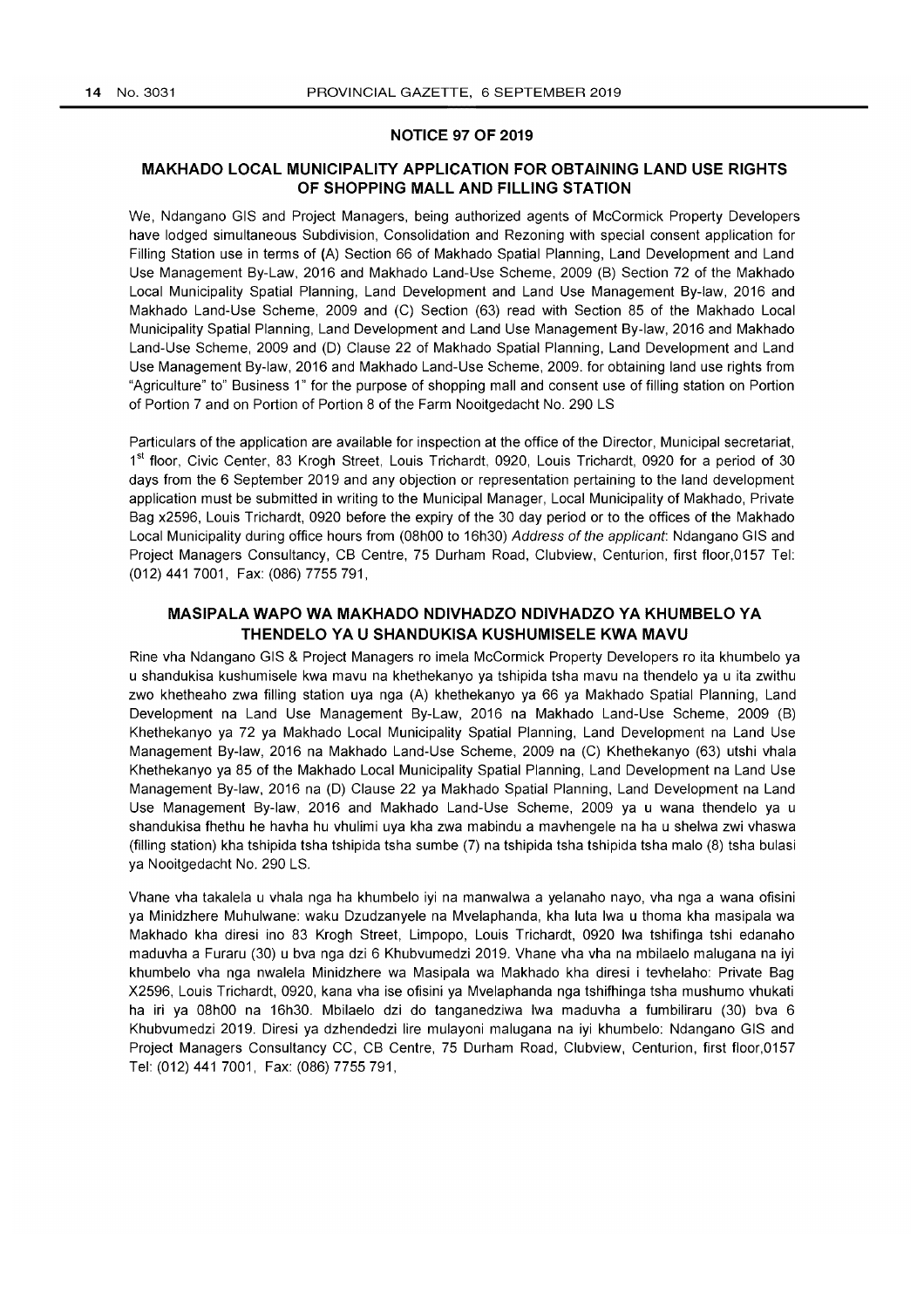### NOTICE 98 OF 2019

### NOTICE OF A REZONING APPLICATION IN TERMS OF SECTION 61 OF THE POLOKWANE MUNICPAL PLANNING BY-LAW, 2017, POLOKWA/PERSKEBULT AMENDMENT SCHEME 185

I, Malodi Alex Mokhudu, being the applicant of Erf 1640 Westenburg hereby give notice in terms of section 95(1)(a) of the Polokwane Municipal Planning By-law, 2017, that I/we have applied to Polokwane Municipality for the amendment of the applicable Land Use Scheme/or Town planning Scheme, by the rezoning in terms of section 61 of the of the Polokwane Municipal Planning By-law, 2017, of the property as described above. The property is situated at 29 Ben Herries Street Westenburg, Polokwane.

The rezoning is from "Residential 1" to "Institution", for a place of worship.

Any objections and or comments, including the grounds for such objections and or comments with full contact details, without which the Municipality cannot correspond with the person or body submitting the objections and or comments, shall be lodged with, or made in writing to: Manager: City Planning and Property Management, PO Box 111, Polokwane, 0700 from 06 September 2019

Full particulars and plans may be inspected during normal office hours at the Municipal offices as set out below, for a period of 28 days from the date of first publication of the notice in the Provincial Gazette and Observer newspapers.

Address of Municipal offices: Corner Landros Mare and Bodenstein Street, Polokwane Closing date for objections and or comments: 16 October 2019 Address of applicant at 101 Thabo Mbeki Street, Pietersburg Extension 11, Polokwane e-mail: mokhudualex@gmail.com, Telephone number: 066 207 7294 Date of first publication: 06 September 2019 Date of second Publication: 13 September 2019

6-13

### KENNISGEWING 98 VAN 2019

### KENNISGEWING VAN 'N HERSONERING AANSOEK INGEVOLGE ARTIKEL 61 VAN DIE POLOKWANE MUNISIPALE BEPLANNING VERORDENING, 2017, POLOKWANE/PERSKEBULT WYSIGINGSKEMA 185

Ek, Malodi Alex Mokhudu, synde die applikant van die eienaar van Erf 1640 Westenburg, gee hiermee kennis ingevolge Artikel 95(1) (a) van die Polokwane Munisipale Beplanning Verordening, 2017, dat ons aansoek gedoen het by Polokwane Munisipaliteit vir die wysiging van die Polokwane/ Perskebult Dorpsbeplanningskema 2016 vir die hersonering ingevolge Artikel 61 van die Polokwane Munisipale Beplanning Verordening, 2017, van die bogenoemde eiendom. Die eiendom is gelee te 29 Ben Herries Straat Westenburg, Polokwane.

The hersonering is van "Residensieel 1" na "Instelling", vir 'n plek van aanbidding. Enige besware/ kommentare, insluitende die gronde vir sodanige besware/ kommentare met volle kontak besonderhede, waarsonder die Munisipaliteit nie met die persoon I entiteit wat besware/kommentare indien, kan korrespondeer nie, moet skriftelik ingedien word by: Bestuurder, Stadsbeplanning en Eiendomsbetsuur, Posbus 111, Polokwane, 0700 vanaf 06 September 2019

Volledige besonderhede en planne kan gedurende gewone kantoorure by die Munisipale kantore, soos hieronder uiteengesit, vir 'n tydperk van 28 dae vanaf datum van eerste publikasie in die Observer en Staatskoerant, besigtig word.

Adres van Munisipale kantore: Hoek Landros Mare & Bodenstein Straat, Polokwane Sluitingsdatum vir enige besware: 16 Oktober 2019. Adres van applikant: 101 Thabo Mbeki Straat, Pietersburg Uitbreiding 11, Polokwane e-mail: mokhudualex@gmail.com, Telefoon nommers: 066 207 7294 Datum van eerste publikasie: 06 September 2019 Datum van tweede publikasie: 13 September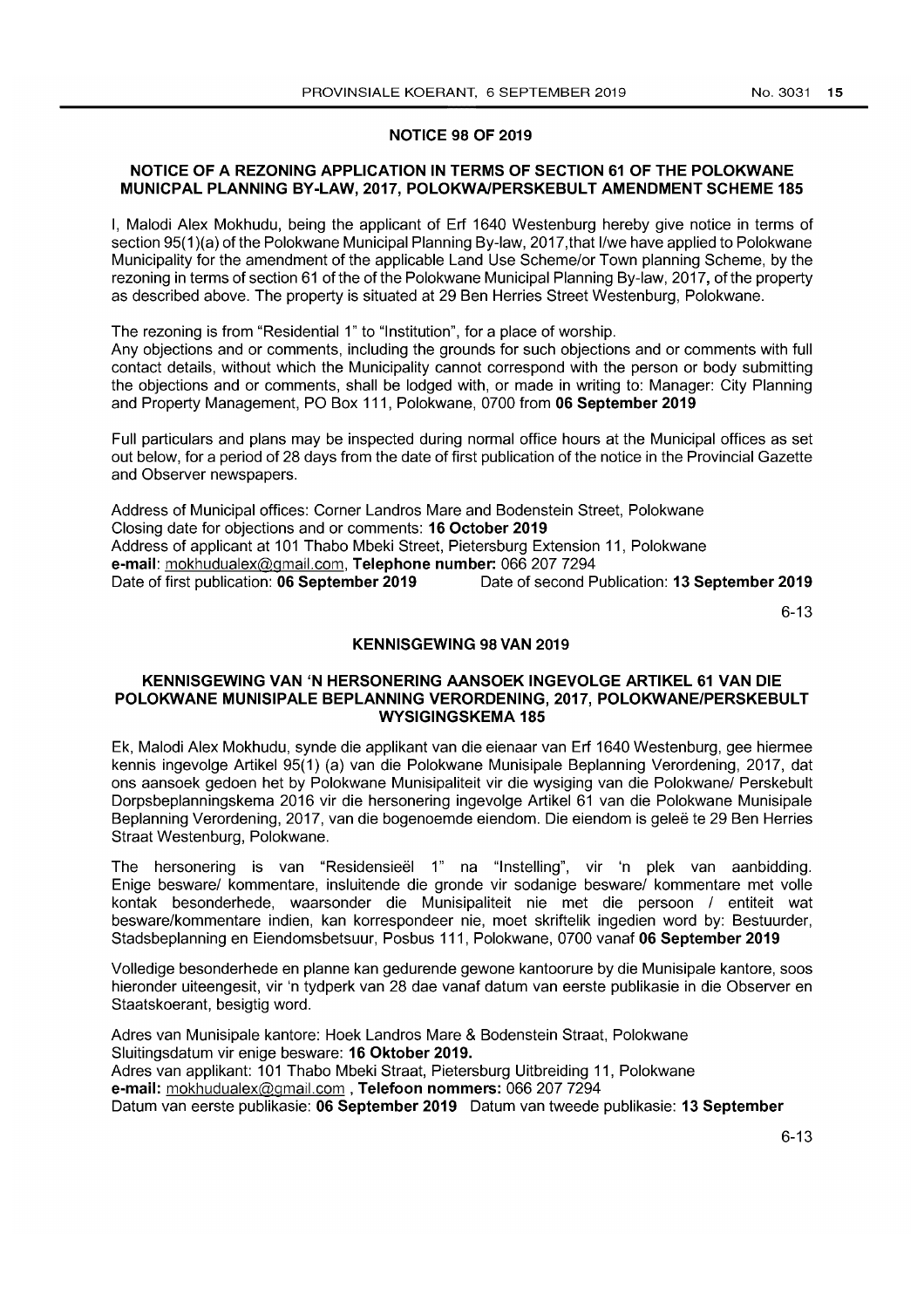## PROCLAMATION • PROKLAMASIE

### PROCLAMATION 133 OF 2019

#### GREATER TZANEEN MUNICIPALITY

#### TZANEEN AMENDMENT SCHEME 433

The Greater Tzaneen Municipality hereby in terms of provisions of Section 51 of the Spatial Planning and Land Use Management By-Law of Greater Tzaneen Municipality 2017, declare that it has approved an amendment scheme, being an amendment comprising the same land as included in the Township Tzaneen Extension 94.

Map 3 and the scheme clauses of the amendment scheme are filed with the Greater Tzaneen Municipality and are open for inspection at all reasonable times.

This amendment scheme is known as Tzaneen Amendment Scheme 433

B.S MATLALA Municipal Manager Civic Centre, Tzaneen. Notice No. PD 23/2019

#### DECLARATION AS AN APPROVED TOWNSHIP

In terms of Section 56 of the Spatial Planning and Land Use Management By-Law of Greater Tzaneen Municipality, 2017, the Greater Tzaneen Municipality hereby declares the township of Tzaneen Extension 94 to be an approved township, subject to the conditions as set out in the Schedule hereto:

### **SCHEDULE**

FINAL CONDITIONS UNDER WHICH THE APPLICATION DONE BY MATUMI EIENDOMME BK (HEREIN AFTER REFERRED TO AS THE APPLICANT / TOWNSHIP OWNER) IN TERMS OF THE PROVISIONS OF SECTION 51 OF THE SPATIAL PLANNING AND LAND USE MANAGEMENT BY-LAW OF GREATER TZANEEN MUNICIPALITY, 2017, FOR PERMISSION TO ESTABLISH A TOWNSHIP ON PORTION 468 OF THE FARM PUSELA 555, REGISTRATION DIVISION LT, LIMPOPO PROVINCE, HAVE BEEN APPROVED.

#### 1. CONDITIONS OF ESTABLISHMENT

#### 1.1 NAME

The name of the town shall be Tzaneen Extension 94.

#### 1.2 LAYOUT & DESIGN

The township shall consist of erven and streets as indicated on General Plan S.G. No. 519/2017.

#### 1.2.1 STORMWATER DRAINAGE AND STREET DESIGN

1.2.1.1 The township owner shall at the requrest of the local government supply the local government with a detailed scheme including plans, cross sections and specifications as compiled by a civil engineer approved by the local government for the provision of a underground water drainage system. Such system must be designed in order to dispose off the runoff of a 1 :10 year rainstorm and must ensure that the runoff of a 1:100 year be guided to the nearest defined water cource without flooding any adjacent properties. The design of the drainage system must contain and describe aspects like tar macadamization, kerbing and canalization of roads as well as the provision of retaining walls if required by the local government.

The drainage system must, where necessary, make provision for the catchment of stormwater in catchment pits from where it must be disposed of in watertight pipes in such a way that no water collection or seepage shall occur on or near the ground surface. The mentioned water pipes must be manufactured from durable material and must be approved by the local government. The scheme must also indicate the route and gradient of access to each individual erf from the adjoining street.

1.2.1.2 The township owner must construct streets according to the approved scheme at own costs and to the satisfaction of the local government, under the supervision of a civil engineer approved by the local government.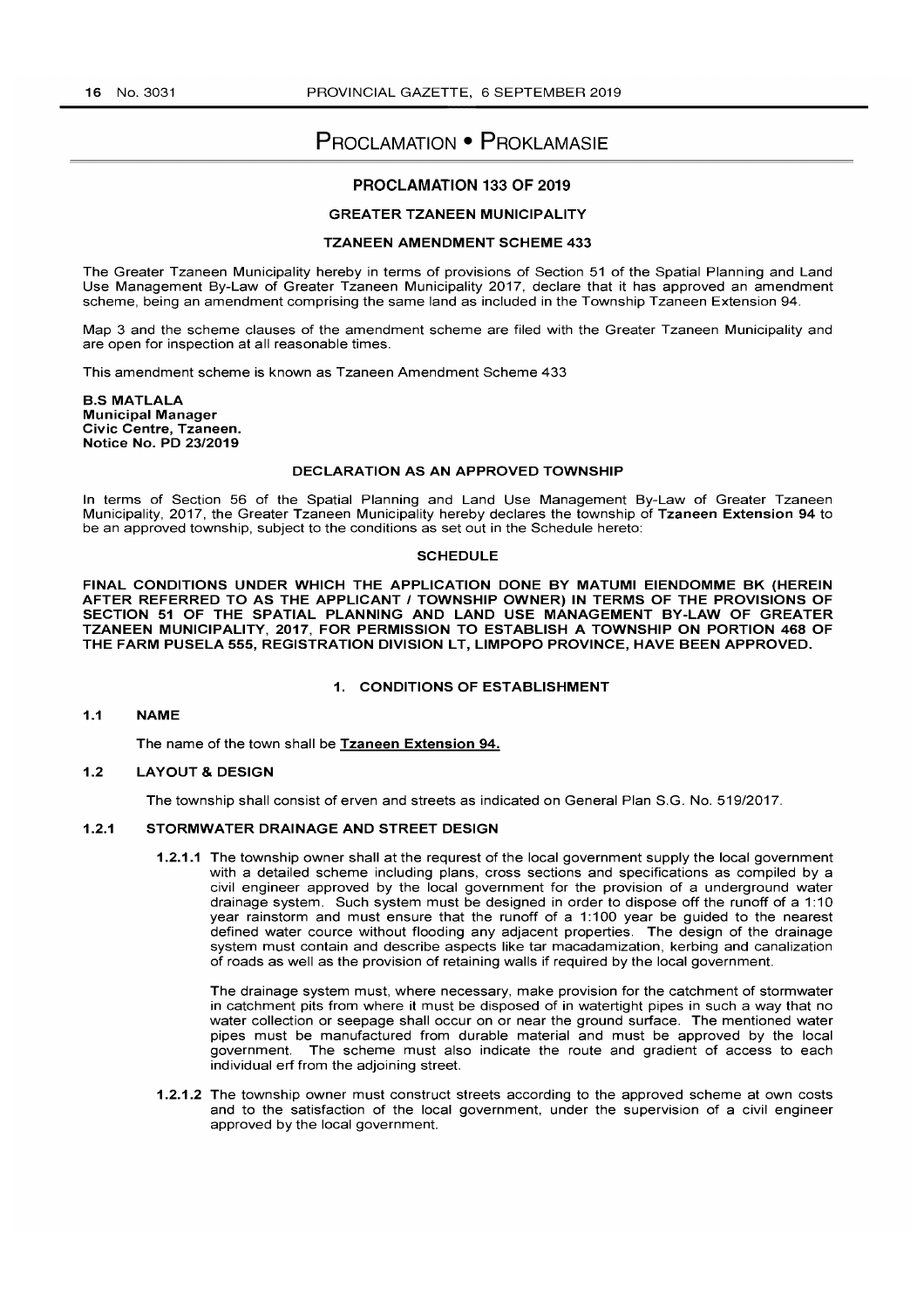- 1.2.1.3 The township owner is responsible for the maintenance of streets to the satisfaction of the local government until the streets are completed according to sub clause 1.3.1 and 1.3.2 above.
- 1.2.1.4 If the township owner fails to comply with the stipulations of sub clauses 1.3.1, 1.3.2 and 1.3.3 above, the local government will be entitled to do the required construction at the cost of the township owner.

#### 1.2.2 **SEWERAGE**

The township owner must, at the request of the local government, supply the following detail regarding the sewerage system of the proposed township:

- (i) Comprehensive lay-out plans;
- (ii) Cross sections; and
- (iii) Specifications of materials and equipment to be used during the construction of such sewerage system.

The sewerage system must be designed by an approved professional engineer according to the specifications and standards laid down by the local government, to the satisfaction of the Manager: Engineering Services.

All materials to be used with the construction of the sewerage system is subject to the approval and/or amendment of the Manager: Engineering Services.

#### 1.2.3 **WATER**

The township owner must, at the request of the local government submit a detailed scheme with plans, cross sections and specifications for the provision of an underground water<br>reticulation system, for approval. The proposed network must make provision for a The proposed network must make provision for a pressurised water conncetion for each individual erf and must be designed by a professional engineer approved by the local government.

All materials to be used in the proposed water network must be approved by the Local Government.

#### 1.2.4 **SERVITUDE**

A servitude, 3m wide, for municipal services in favour of the local authority shall be provided along the northern boundary of Erf 5523 as more fully shown on the General Plan.

#### 1.3 **REMOVAL, REPOSITIONING, MODIFICATION OR REPLACEMENT OF EXISTING** POST **OFFICEITELKOM PLANT**

If by reason of the establishment of the township, it should become necessary to remove, reposition, modify or replace any existing Post Office/Telkom plant, the cost thereof shall be borne by the Township Applicant.

#### **2. DISPOSAL OF EXISTING CONDITIONS OF TITLE**

- 2.1 All Erven shall be made subject to existing conditions and servitudes, if any including the reservation of rights to minerals and real rights, but excluding part of condition in Certificate of Consolidated Title T033151/10, namely:
	- "8 De eienaar moet zander vergoeding te eenige tyd een recht van toegang verlenen tot en over gezegd Gedee/te van die plaas "PUSELA" No. 55, voorheen Nr 55 distrik Letaba (waarvan het eigendom hieronder getransporteerd een gedee/t uitmaakt) met een gemakelike weg naar en van enige openbare weg ten faveure van de huurder of huurders of eigenaar of eigenaren an aangrenzende of andere gronden. "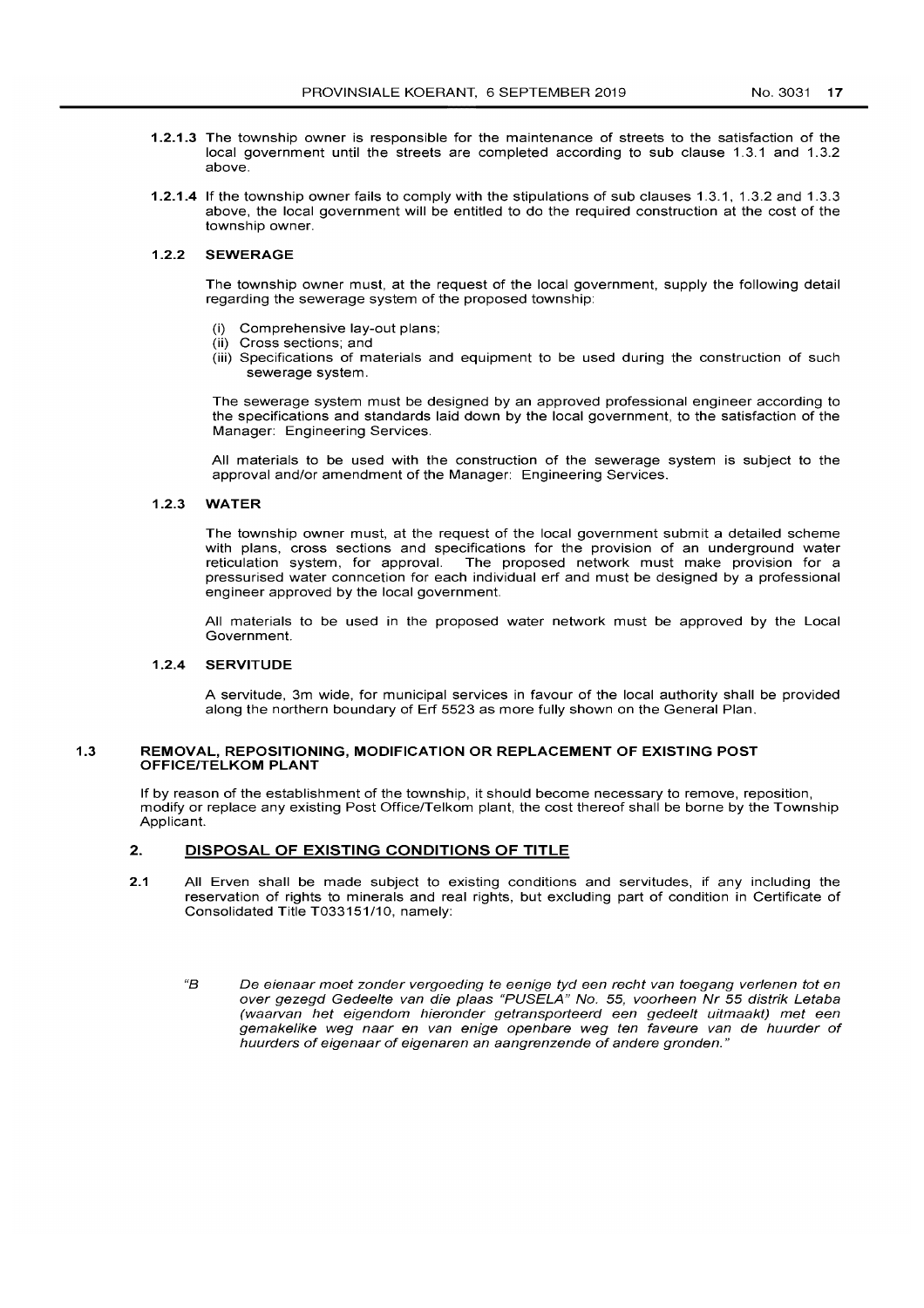which shall not be passed on the Erven in the township.

### **2.2 REMOVAL, REPOSITIONING, MODIFICATION AND REPLACEMENT OF EXISTING TELKOM ANDIOR MUNICIPAL SERVICES.**

If by reason of the establishment of the township, it should become necessary to remove, reposition, modify or replace any Telkom and/or existing municipal services; the costs thereof shall be borne by the Township Applicant.

### **2.3 REMOVAL, REPOSITIONING, MODIFICATION AND REPLACEMENT OF EXISTING ESKOM SERVICES.**

If by reason of the establishment of the township, it should become necessary to remove, reposition, modify or replace any existing Eskom; the costs thereof shall be borne by the Township Applicant.

### **3. CONDITIONS OF TITLE**

### **3.1 ALL ERVEN**

- **3.1.1** The Erf is subject to a servitude, 2 metre wide along any two boundaries other than a street boundary in favour of the local authority for sewerage and other municipal purposes and, in the case of a panhandle erf, an additional servitude for municipal purposes 1 metre wide across the access portion of the erf, if and when required by the local authority: Provided that the local authority may relax or grant exemption from the required servitudes.
- **3.1.2** No building or other structure shall be erected within the aforesaid servitude area and no large-rooted trees shall be planted within the area of such servitude or within 1 meter thereof.
- **3.1.3** The local authority shall be entitled to deposit temporarily on the land adjoining the aforesaid servitude such material as may be excavated by it during the course of the construction, maintenance or removal of such sewerage mains and other works as it, in its discretion, may deem necessary and shall further be entitled to reasonable access to the said land for the aforesaid purpose, subject to any damage done during the process of the construction, maintenance or removal of such sewerage mains and other works been made good by the local authority.

### **3.2 ERF 5523**

The erf is subject to servitude, 3m wide, for municipal purposes in favor of the local authority as more fully shown on General Plan S.G. 519/2017.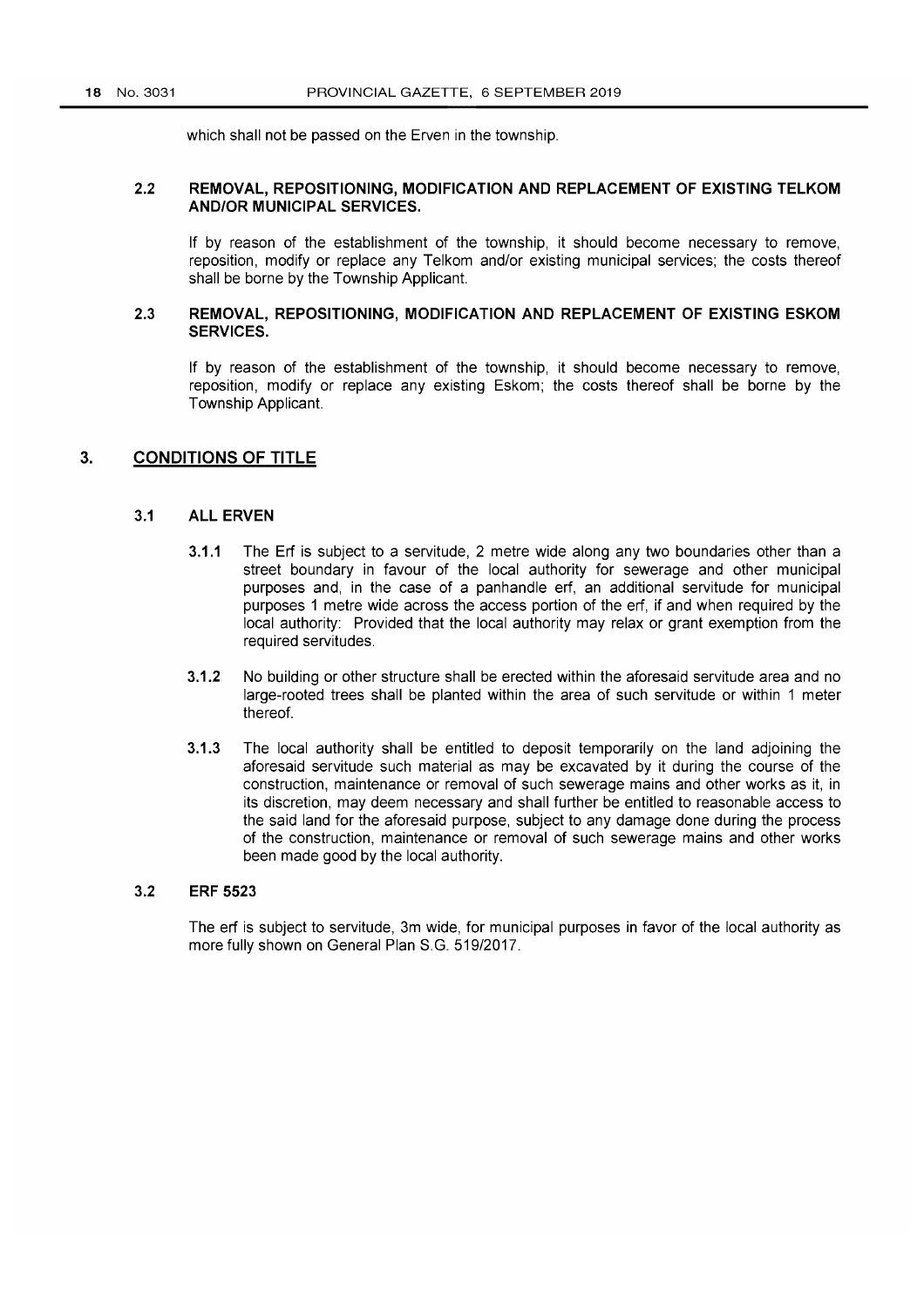# PROVINCIAL NOTICES • PROVINSIALE KENNISGEWINGS

### PROVINCIAL NOTICE 145 **OF** 2019

THE PROVINCIAL GAZETTE, NEWSPAPERS AND PLACARD NOTICE IN TERMS OF SECTION 95(1)(a) FOR A REZONING APPLICATION IN TERMS OF SECTION 61 OF THE POLOKWANE MUNICIPAL PLANNING BY-LAW, 2017

AMENDMENT SCHEME NUMBER 187: APPLICATION FOR REZONING IN TERMS OF SECTION 61 OF THE POLOKWANE MUNICIPAL PLANNING BY-LAW, 2017 READ TOGETHER WITH THE PROVISIONS OF THE SPATIAL PLANNING AND LAND USE MANAGEMENT ACT, ACT 16 OF 2013 ON PORTION 67, REMAINDER OF ERF 68 AND PORTION 2 OF ERF 71 PIETERSBURG TOWNSHIP FROM "BUSINESS 2" TO "GOVERNMENT"

We, Ngoti Development Consultants, being the applicant of erven 67, 68/RE, 68/2, 5653, 70/1, 70/2, 71/RE AND 72/2 in Pietersburg Township hereby give notice in terms of Section 95(1 )(a) of the Polokwane Municipal Planning By-Law, 2017, that we have applied to Polokwane Municipality for the amendment of the applicable Land Use Scheme/Town Planning Scheme, by rezoning in terms of section 61 of the Polokwane Municipal Planning By-Law, 2017, of the properties as described above. The properties are situated at Landros Mare, Bodenstein and Schoeman Streets. The rezoning is from "Business 2" to "Government'. The intention of the applicant in this matter is to refurbish the burnt Polokwane Magistrates' Court.

Any objection(s) and/or comment(s), including the grounds for such objection(s) and/or comments(s) with full contact details, without which the Municipality cannot correspond with the person or body submitting the objection(s) and/or comments(s), shall be lodged with, or made in writing to: Manager: City Planning and Property Management, PO Box 111, Polokwane, 0700 from 06 September 2019 until 03 October 2019.

Full particulars may be inspected during normal office hours at the Municipality offices as set out below, for a period of 28 days from the date of first publication of the notice in the Provincial Gazzette and Polokwane Observer Newspaper.

ADDRESS OF MUNICIPAL OFFICES: 16 Bodenstein Street: Cnr Landros Mare & Bodenstein, 2<sup>nd</sup> floor - West Wing.

Closing date for any objections and/or comments: 03 October 2019.

Notice publication dates: Provincial Gazelle - 06 SEP 2019 & 13 OCT 2019 1 Polokwane Observer Newspaper - 05 SEP 2019 & 12 OCT 2019

AGENT DETAILS: Ngoti Development Consultants | 06 Eros Road, Boardwalk Office Park, Block 9, Unit 2| Fearie Glen | Pretoria | 0083| Tell: 012 770 4022 | Cell: 072 573 2390 | Fax: 086 659 2756 | Email: fnmathebula@gmail.com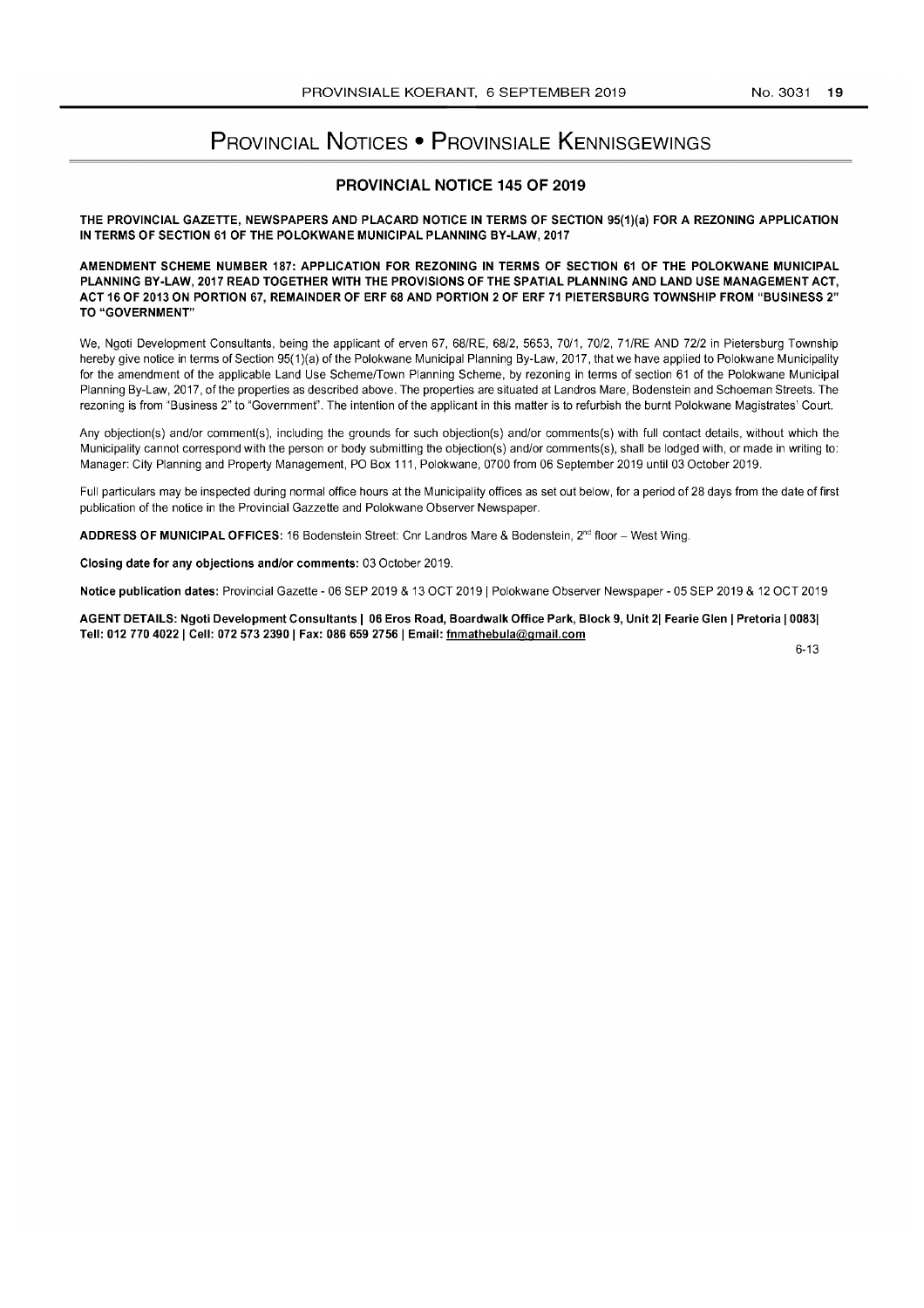### PROVINSIALE KENNISGEWING 145 VAN 2019

DIE PROVINSIALE GAZETTE, KOERANTE EN KENNISGEWING IN KENNISGEWING INGEVOLGE ARTIKEL 95 (1) (A) OM 'N HERSONERING AANSOEK INGEVOLGE ARTIKEL 61 VAN DIE VERORDENING VAN DIE MUNISIPALE BEPLANNING VAN POLOKWANE,2017

WYSIGINGSKEMA NOMMER 187: AANSOEK OM HERSONERING INGEVOLGE ARTIKEL 61 VAN DIE VERORDENING VAN DIE MUNISIPALE BEPLANNING VAN POLOKWANE, 2017 LEES SAAM MET DIE BEPALINGS VAN DIE WET OP BEHEER VAN RUIMTELIKE BEPLANNING EN GRONDGEBRUIK, WET 16 VAN 2013 OOR GEDEELTE 67, RESTANT VAN ERF 68 EN GEDEELTE 2 VAN ERF 71 PIETERSBURG DORP VAN "BESIGHEID 2" TOT "REGERING".

Ons, Ngoti Development Consultants, synde die aansoeker van erwe 67, 68 / RE, 68/2, 5653, 70/1, 70/2, 71 / RE AND 72/2 in Pietersburg Township gee hiermee kennis in terme van Artikel 95 ( 1) (a) van die Polokwane-munisipale beplanningsverordening, 2017, dat ons by Polokwane Munisipaliteit aansoek gedoen het om die wysiging van die toepaslike grondgebruikskema / stadsbeplanningskema, deur hersonering in terme van arlikel 61 van die Polokwane munisipale beplanning deur -Lag, 2017, van die eiendomme soos hierbo beskryf. Die eiendomme is in Landros Mare-, Bodenstein- en Schoemanstraat geleë. Die hersonering is van "Besigheid 2" na "Regering". Die bedoeling van die applikant in hierdie aangeleentheid is om die verbrande landdroshof in Polokwane op te knap.

Enige besware (s) en / of kommentaar (s), met inbegrip van die gronde vir sodanige besware (s) en / of kommentaar (s) met volledige kontakbesonderhede, waarsonder die munisipaliteit nie kan ooreenstem met die persoon of liggaam wat die beswaar (e) indien nie ) en / of kommentaar (te), moet van 06 September 2019 tot 03 Oktober 2019 skriftelik by die Bestuurder: Stadsbeplanning en Eiendomsbestuur, Posbus 111, Polokwane, 0700 ingedien word.

Volledige besonderhede kan gedurende gewone kantoorure by die Munisipale kantore, soos hieronder uiteengesit, besigtig word vir 'n periode van 28 dae vanaf die datum van die eerste publikasie van die kennisgewing in die Provinsiale Gazzetle en Polokwane Observer Newspaper.

ADRES VAN MUNISIPALE KANTORE: Bodensteinstraat 16: h / v Landros Mare & Bodenstein, 2de verdieping - West Wing.

#### Sluitingsdatum vir enige besware en 1 of kommentaar: 03 Oktober 2019.

AGENT BESONDERHEDE: Ngoti Development Consultants | 06 Erosweg, Boardwalk Office Park, Blok 9, Eenheid 2 | Fearie Glen | Pretoria | 0083 | Vertel: 012 770 4022 | Sel: 072 573 2390 | Faks: 086 659 2756 | e-pos: fnmathebula@gmail.com

Kennisgewing van publikasiedatums: Provinsiale Koerant - 06 SEP 2019 en 13 OKT 2019 | Polokwane Observer Newspaper - 05 SEP 2019 & 12 OKT 2019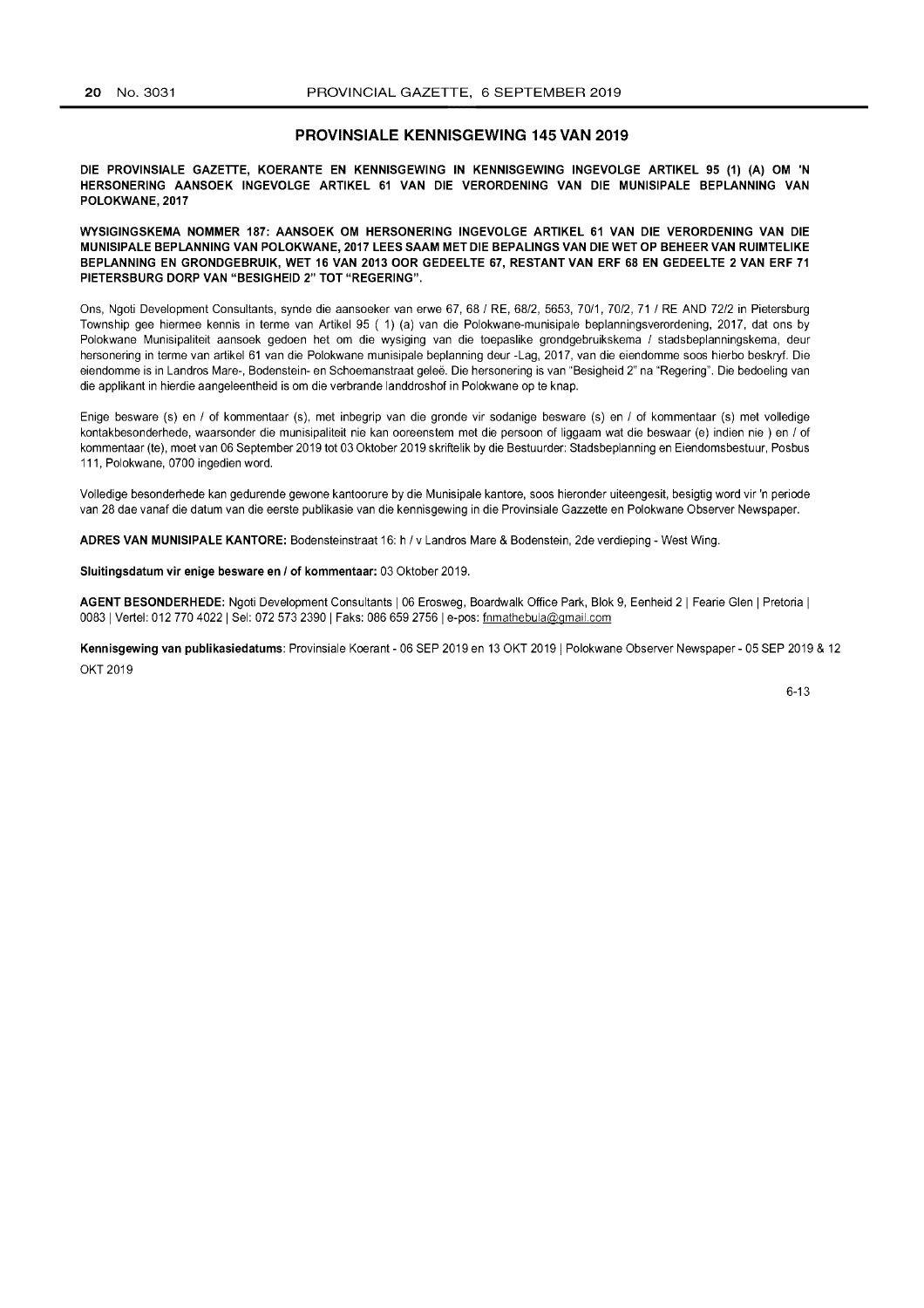# LOCAL AUTHORITY NOTICES • PLAASLIKE OWERHEIDS KENNISGEWINGS

### LOCAL AUTHORITY NOTICE 128 OF 2019

#### THULAMELA LOCAL MUNICIPALITY

### NOTIFICATION OF SUBMISION OF THE APPLICATION OF A BUSINESS SITE ON PORTION OF THE FARM CHIBASE 213 REGISTRATION DIVISION MT FOR THE PURPOSE OF A FILLING STATION AND ANCILLARY IN TERMS OF SECTION 92 OF THE THULAMELA SPATIAL PLANNING AND LAND USE MANAGEMENT BY-LAW 2016.

I, Azwifaneli Nemanashi of Nash Planning and Civil Consultants (PTY) LTD have lodged the land development application for change of land use from "Agriculture" to "Special" for business site for the purpose of a filling station and the related/ancillary uses subject to conditions in terms of Section 75(1) of the Thulamela Spatial Planning and Land Use Management By-Law 2016 read together with the provision of the Spatial Planning and Land Use Management Act 16 of 2013 (SPLUMA).

The relevant plan(s), document(s) and information are available for inspection at the office of the Senior Manager: Planning and Economic Development, Thulamela local Municipality, first floor, Thohoyandou for a period of 30 days from the  $30<sup>th</sup>$  of August 2019 and any objection or representation pertaining to the above land development application must be submitted in writing to the Municipal Manager, P.O. Box 5066, Thohoyandou, 0950 before the expiry of the 30 day-period or to the offices of the Thulamela Local municipality during office hours from 07h45 to 16h30.

Address of the applicant: Nash Planning and Civil Consultants, 89 Biccard Street, Block B Office 11, Polokwane, 0699, P. 0 Box 311, Sibasa, 0970, Cell: 072 642 9415.

30-06

#### MASIPALA WA THULAMELA

NDIVHADZO YA KHUMBELO YO ITIWAHO YA FHETHU HA VHUBINDUDZI KHA TSHIPIDA TSHA MAVU A BULASII DIVHEAHO SA FARM CHIBASE 213 REGISTRATION DIVISION MT HU U ITELA U FHATIWA HA GARATSHI YA PITIROLO KHATHIHI NA MAVHENGELE A YELANAHO NAYO HU TSHI KHOU TEVHEDZWA MULAYO WA KHETHEKANYO YA 92 YA THULAMELA SPATIAL PLANNING AND LAND USE MANAGEMENT BY-LAW 2016.

Nne, Azwifaneli Nemanashi wa Nash Planning and Civil Consultants (PTY) LTD ndo ita khumbelo kha Masipala wa Thulamela ya u shandukisa kushumisele kwa tshipida tsha mavu a bulasi yo bulwaho afho ntha ubva kha zwa vhulimi uya kha zwa vhubindudzi hu u itela u fhatiwa ha garatshi ya pitirolo khathihi na mavhengele a yelanaho naiyo giratshi hu tshi khou shumiswa khethekanyo ya 75(1) ya Thulamela Spatial Planning and Land Use Management By-Law 2016 I vhaleaho khathihi na mulayo wa Spatial Planning and Land Use Management act, 16 of 2013 (SPLUMA).

Pulane na manwalo a yelanaho na khumbelo yo bulwaho afho ntha zwi wanala kha ofisi ya minidzhere muhulwane wa: kudzudzanyele na mvelaphanda, kha luta Iwa u thoma kha masipala wa Thulamela Thohoyandou Iwa tshifhinga tshi edanaho maduvha a Furaru (30) u bva nga duvha la 30 Thangule 2019, vha na mbilaelo malugana na khumbelo iyo vha nwalele minidzhere wa masipala wa Thulamela hu sa athu u fhela maduvha a furaru (30) kha diresi itevhelaho: P.O. Box 5066, Thohoyandou, 0950 kana vha ise ofisini ya zwa mvelaphanda nga tshifhinga tsha mushumo vhukati ha 07h45 na 16h30.

Diresi ya dzhendedzi lire mulayoni malugana na idzo khumbelo: Nash Planning and Civil Consultants, 89 Biccard Street, Block B Office 11, Polokwane, 0699, P.O.Box 311, Sibasa, 0970. Lutingo: 072 642 9415.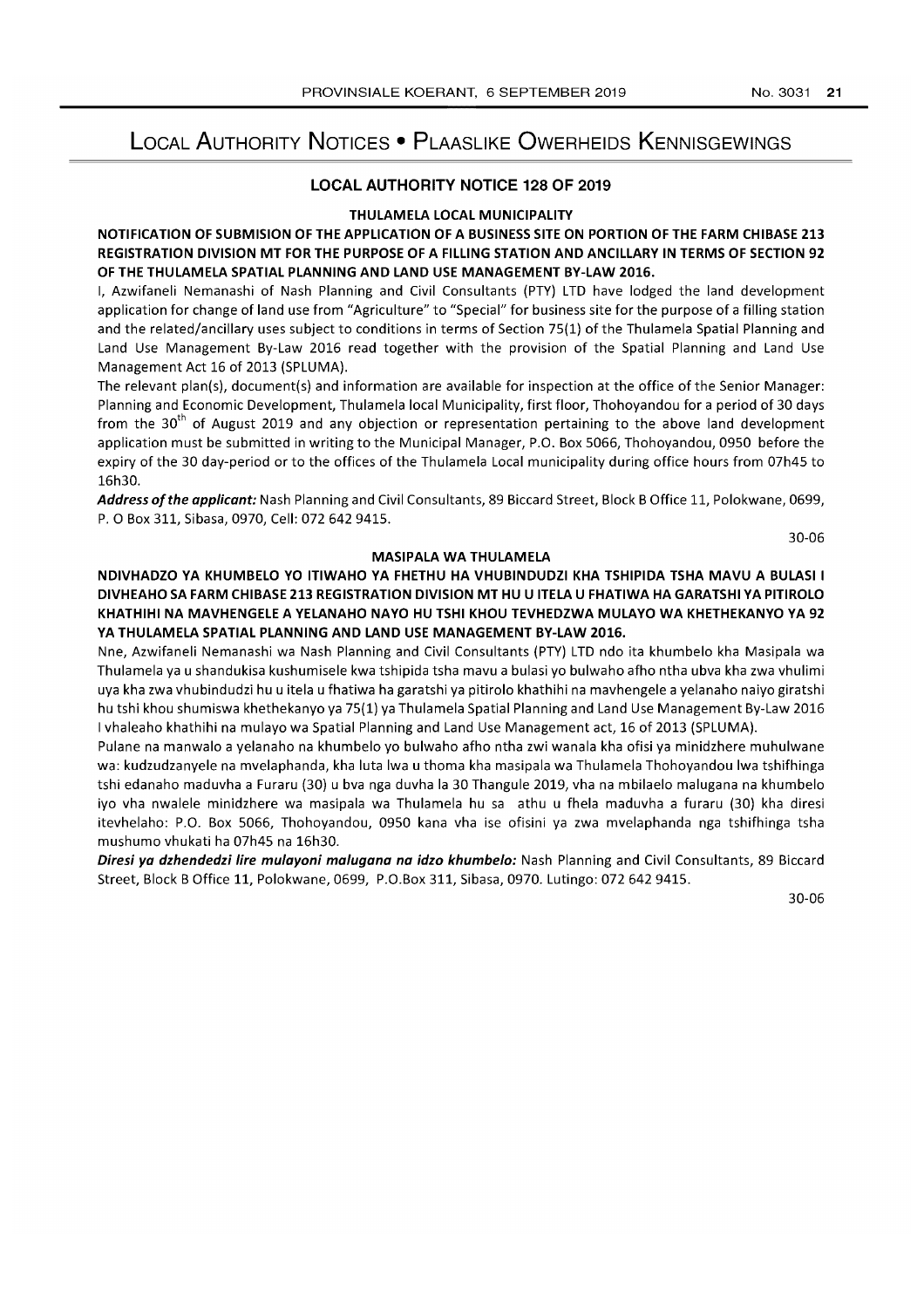### LOCAL AUTHORITY NOTICE 129 OF 2019

NOTICE OF APPLICATION FOR THE ESTABLISHMENT OF SMALL SHOPPING CENTRE AND RELATED ACTIVITIES IN TERMS OF SECTION 69 OF THE BA-PHALABORWA SPATIAL PLANNING AND LAND USE MANAGEMENT BYLAW OF 2016 READ TOGETHER WITH THE PROVISION OF SPATIAL PLANNING AND LAND USE MANAGEMENT ACT 2013 (ACT 16 OF 2013)

Rirothe Planning Consulting, being the authorised agent of the owner of the Erf mentioned below, hereby give notice in terms of Section 69 of the Ba-Phalaborwa Spatial Planning and Land Use Management Bylaw of 2016 read together with the provision of the Spatial Planning and Land Use Management Act, 2013 ( ACT 16 of 2013) that we have applied to the Ba-Phalaborwa Municipality for the establishment of small shopping centre and related activities situated on Erf / Stand No 28/501 Buffer Zone at Makhushane Village, Ba-Phalaborwa Municipality.

Particulars of the applications will lie for inspection during normal office hours at the Office of the Senior Manager Planning and Development, Ba-Phalaborwa Local Municipality, Phalaborwa for a period of 30 days from 30 August 2019. Objections to or representations in respect of the application must be lodged with or made in writing to the Municipal Manager at the above address or Private Bag X01 020, Phalaborwa, 1390 within a period of 30 days from 30 August 2019.

Address of Agent: 662 Seshego Zone 8, Polokwane 0699, Tel: 0842870467, Fax: 0866096110, email psiebe@yahoo.com 30-6

#### KENNISGEWING VAN AANSOEK OM DIE OPRIGTING VAN KLEIN WINKELSENTRUM EN VERWANTE AKTIWITEITE INGEVOLGE ARTIKEL 69 VAN DIE BA-PHALABORWA RUIMTELIKE BEPLANNING EN GRONDGEBRUIK VERORDENING VAN 2016 LEES SAAM MET DIE BEPALING VAN Ruimtelike beplanning en grondgebruikbestuur 16 2013)

Rirothe Planning Consulting, synde die gemagtigde agent van die eienaar van die erf hieronder genoem, gee hiermee kennis in terme van Artikel 69 van die Ba-Phalaborwa Verordening op Ruimtelike Beplanning en Grondgebruik van 2016, saamgelees met die bepaling van die Ruimtelike Beplanning en Grond Gebruikswet, 2013 (WET 16 van 2013), wat ons by die Ba-Phalaborwa Munisipaliteit aansoek gedoen het vir die oprigting van klein winkelsentrums en verwante aktiwiteite gelee op Erf / Stand No 28 / 501 Buffer Zone in Makhushane Village, Ba-Phalaborwa Munisipaliteit.

Besonderhede van die aansoeke Ie ter insae gedurende gewone kantoorure by die kantoor van die Senior Bestuurder Beplanning en Ontwikkeling, Ba-Phalaborwa Plaaslike Munisipaliteit, Phalaborwa, vir 'n tydperk van 30 dae vanaf 30 Augustus 2019. Besware teen of vertoe ten opsigte van die aansoek moet binne 'n tydperk van 30 dae vanaf 30 Augustus 2019 skriftelik by die Munisipale Bestuurder by bovermelde adres of Privaatsak X01020, Phalaborwa, 1390, ingedien of gerig word.

Adres van agent: 662 Seshego Zone 8, Polokwane 0699, Tel: 0842870467, Faks: 0866096110, e-pos psiebe@yahoo.com

30-6

#### POLOKWANE LOCAL MUNICIPALITY NOTICE OF A REZONING APPLICATION IN TERMS OF SECTION 61 OF THE POLOKWANE MUNICIPAL PLANNING BYLAW OF 2017

Rirothe Planning Consulting, being the authorised agent of the owner of the Erven mentioned below, hereby give notice in terms of Section 95 (1) (a) of the Polokwane Municipal Planning Bylaw 2017 that we have applied to the Polokwane Municipality for the amendment of the Town Planning Scheme known as the Polokwane / Perskebult Town Planning Scheme, 2016 by the rezoning in terms of section 61 of the Polokwane Municipal Planning Bylaw of 2017 of the properties as described. The property is Remaining Extent of Erf 629 Pietersburg, the rezoning is from "Special" to "Special" for the purpose of residential building, inconvenience store and food court and other property is portion 2 of Erf 328 Pietersburg rezoning from "Residential 1" to" Business 1" for the purpose of offices and dwelling units.

Particulars of the applications will lie for inspection during normal office hours at the Office of the Manager: City Planning and Property Management, first floor, Civic Centre, Landros Mare Street, Polokwane for a period of 28 days from 30 August 2019. Objections to or representations in respect of the application must be lodged with or made in writing to the Municipal Manager at the above address or P.O. Box 111, Polokwane 0700 within a period of 28 days from 30 August 2019.

Address of Agent: 662 Seshego Zone 8, Polokwane 0742, P.O Box 5 Tshidimbini 0972 Tel: 0842870467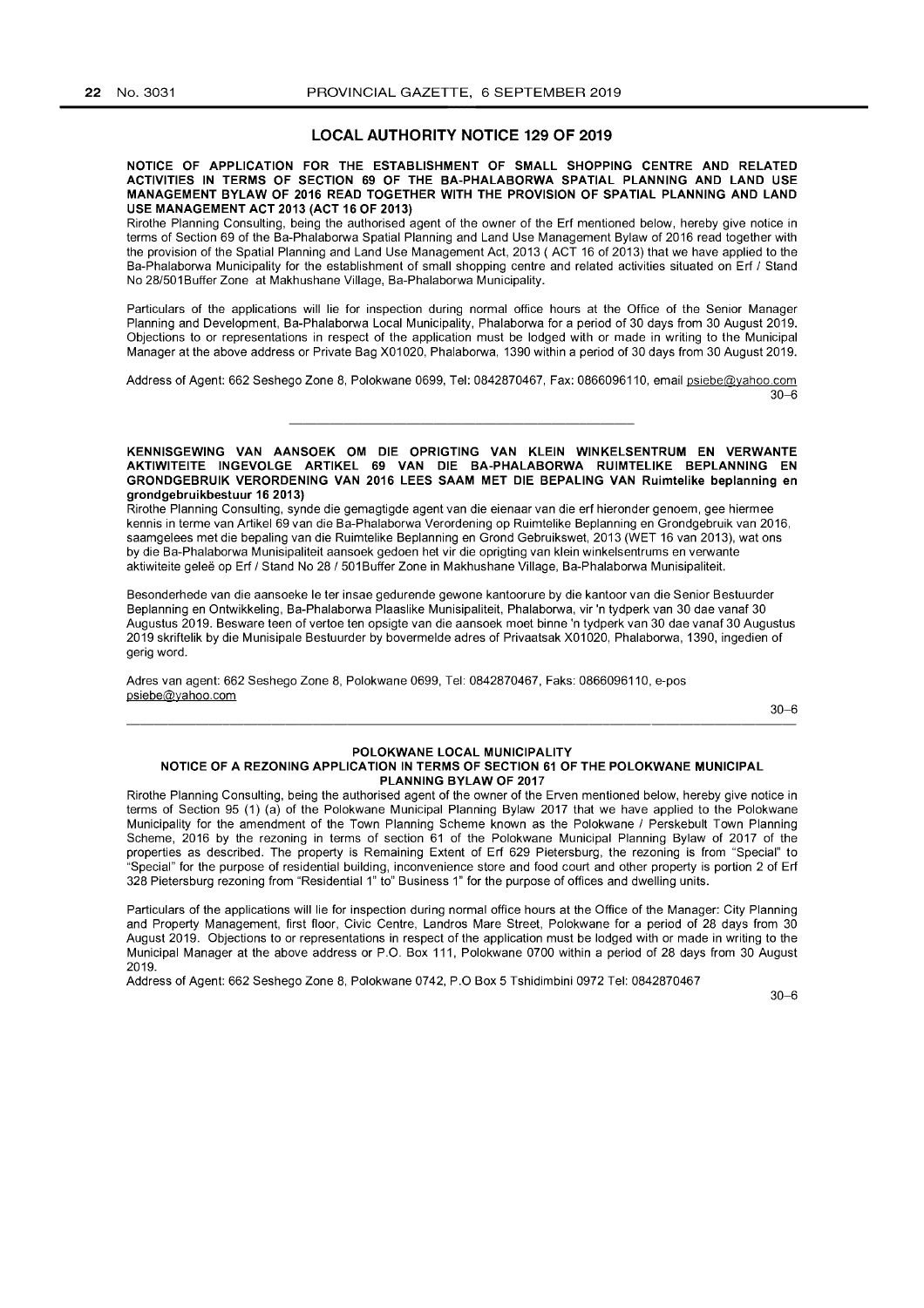#### POLOKWANE PLAASLIKE MUNISIPALITEIT KENNISGEWING VAN 'N HERSONERING AANSOEK INGEVOLGE ARTIKEL 61 VAN DIE POLOKWANE MUNISIPALE BEPLANNINGSBEPLANNING VAN 2017

Rirothe Planning Consulting, synde die gemagtigde agent van die eienaar van die erwe hieronder genoem, gee hiermee ingevolge Artikel 95 (1) (a) van die Polokwane Munisipale Beplanningsbevel 2017 kennis dat ons by die Polokwane Munisipaliteit aansoek gedoen het om die wysiging van die Stadsbeplanningskema, bekend as die Polokwane / Perskebult Stadsbeplanningskema, 2016 deur die hersonering in terme van artikel 61 van die Polokwane Munisipale Beplanningsverordening van 2017 van die eiendomme soos beskryf. Die eiendom is 'n oorblywende gedeelte van Erf 629 Pietersburg, die hersonering is van "Spesiaal" na "Spesiaal" vir die doeleindes van residensiële gebou, ongeriefswinkel en voedselhof, en ander eiendom is gedeelte 2 van Erf 328 Pietersburg se hersonering van "ResidensieeI1" na 'Besigheid l' vir kantore en wooneenhede.

Besonderhede van die aansoeke Ie ter insae gedurende gewone kantoorure by die kantoor van die Bestuurder: Stedelike Beplanning en Eiendomsbestuur, eerste vloer, Burgersentrum, Landros Marestraat, Polokwane, vir 'n tydperk van 28 dae vanaf 30 Augustus 2019. Besware teen of vertoe ten opsigte van die aansoek moet skriftelik by die Munisipale Bestuurder by bovermelde adres of Posbus ingedien of gerig word Box 111, Polokwane 0700 binne 'n tydperk van 28 dae vanaf 30 Augustus 2019.

Adres van agent: 662 Seshego Zone 8, Polokwane 0742, P.O Box 5 Tshidimbini 0972 Tel: 0842870467

30-6

### **LOCAL AUTHORITY NOTICE** 130 **OF** 2019

#### MAKHADO AMENDMENT SCHEME 333 AND 336

NOTICE OF APPLICATION FOR THE AMENDMENT OF THE MAKHADO LAND USE SCHEME, 2009 IN TERMS OF SECTION 63(1) OF THE MAKHADO SPATIAL PLANNING, LAND DEVELOPMENT AND LAND USE MANAGEMENT BY-LAW 2016

Rirothe Planning Consulting, being the authorised agent of the owner of the Erf mentioned below, hereby give notice in terms of Section 63(1) of the Makhado Spatial Planning, Land Development and Land Use Management By-Law 2016 read together with the provision of Spatial Planning and Land Use Management Act 2013 (Act 16 of 2013) that we have applied to the Makhado Municipality for the amendment of the Land Use Scheme known as the Makhado Land Use Management Scheme, 2009 that we have applied to the Makhado Municipality for the rezoning of the Erf 2658, Louis Trichardt Extension 7 from ""Residential 1" to "Residential 2 for the purpose of dwelling units and also applied for rezoning of the portion 12 (a portion of portion 1) of Erf 5051, Louis Trichardt from residential 1 to residential 3 for the purpose of dwelling units.

Particulars of the applications will lie for inspection during normal office hours at the Office of the Director Planning and Development, Makhado Local Municipality, Louis Trichardt for a period of 28 days from 30 August 2019. Objections to or representations in respect of the application must be lodged with or made in writing to the Municipal Manager at the above address or Private Bag X2596, Louis Trichardt, 0920 within a period of 28 days from 30 August 2019.

Address of Agent: 662 Seshego Zone 8, Polokwane 0699 PO Box 5 Tshidimbini 0972 Tel: 0842870467 Fax: 0866096110

## THULAMELA LAND USE MANAGEMENT SCHEME 2006

#### NOTICES OF APPLICATION FOR THE SPECIAL CONSENT (CLAUSE 28) IN TERMS OF SECTION 74 OF THULAMELA SPATIAL PLANNING AND LAND USE MANAGEMENT BYLAW 2015.

Rirothe Planning Consulting, being the authorised agent of the owner of the Erf mentioned below, hereby give notice in terms of the in terms of Section 74 of the Thulamela Land Use Management Bylaw of 2015 read together with the provision of the Spatial Planning and Land Use Management Act, 2013 ( ACT 16 of 2013) that we have applied to the Thulamela Local Municipality for the Special Consent (Clause 28) of the Erf 485 situated at Thohoyandou G Ext 2 for the purpose of Guest House.

Particulars of the application will lie for inspection during normal office hours at the Office of the Senior Manager Planning and Development, first floor, Thulamela Local Municipality, Thohoyandou for a period of 30 days from 30 August 2019. Objections to or representations in respect of the application must be lodged with or made in writing to the Municipal Manager at the above address or P.O. Box 5066, Thohoyandou, 0950 within a period of 30 days from 30 August 2019.

Address of Agent:662 Seshego Zone 8, Polokwane 0699 ,PO Box 5 Tshidimbini 0972 Tel: 0842870467 Fax: 0866096110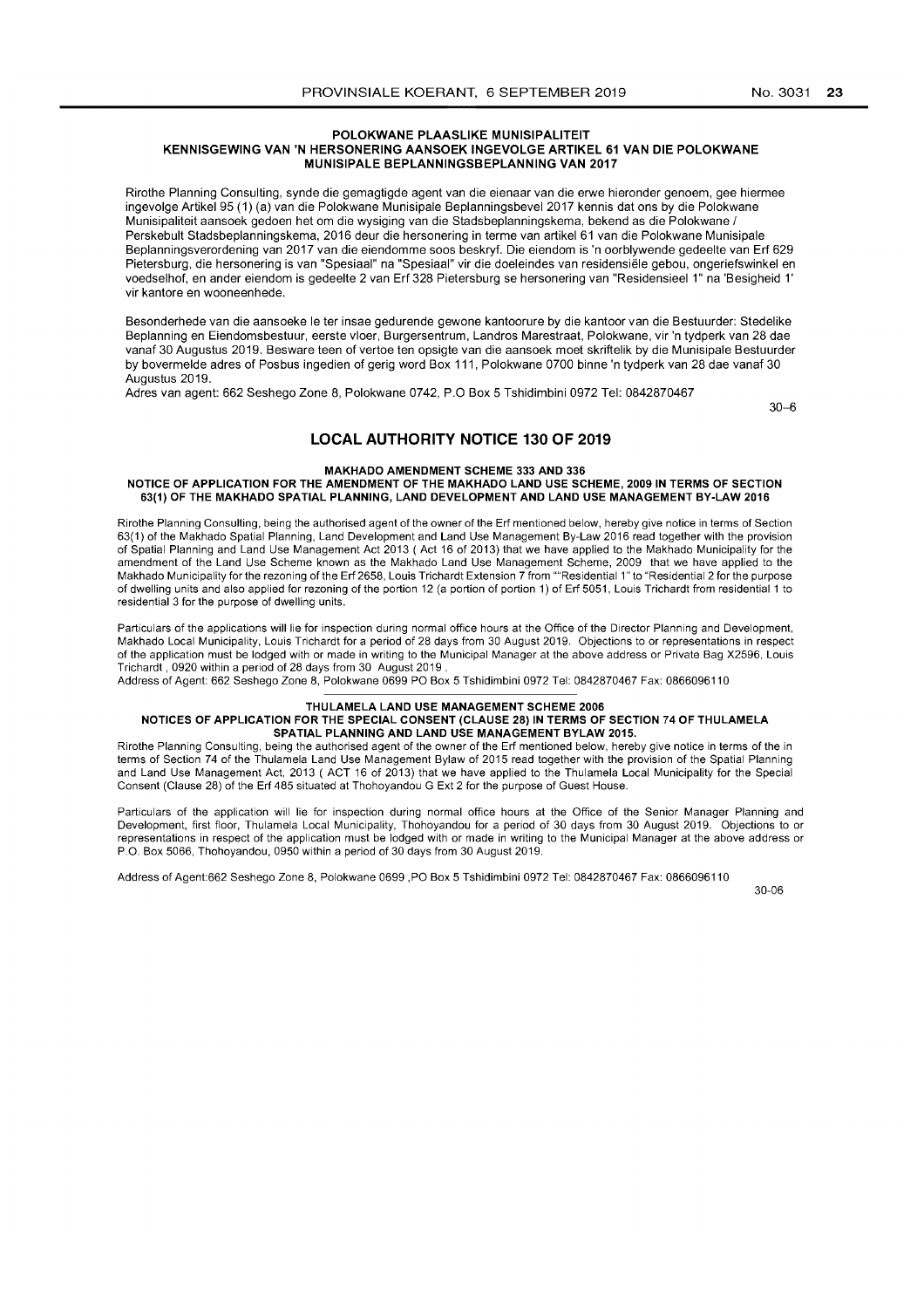#### PLAASLIKE OWERHEID KENNISGEWING 130 VAN 2019

#### MAKHADO WYSIGINGSKEMA 333 EN 336

#### KENNISGEWING VAN AANSOEK OM WYSIGING VAN DIE MAKHADO GRONDGEBRUIKSKEMA, 2009 INGEVOLGE ARTIKEL 63 (1) VAN DIE MAKHADO RUIMTELIKE BEPLANNING, GRONDONTWIKKELING EN VERORDENING OP BEHEER VAN GRONDGEBRUIK 2016

Rirothe Planning Consulting, synde die gemagtigde agent van die eienaar van die Erf hieronder genoem, gee hiermee kennis in terme van Artikel 63 (1) van die Makhado Verordening op Ruimtelike Beplanning, Grondontwikkeling en Grondgebruik, saamgelees met die bepaling van Wet op Ruimtelike Beplanning en Grondgebruik 2013 (Wet 16 van 2013) dat ons by die Makhado Munisipaliteit aansoek gedoen het vir die wysiging van die Grondgebruikskema, bekend as die Makhado Grondgebruikbestuurskema, 2009 dat ons by die Makhado Munisipaliteit aansoek gedoen het om die hersonering van die Erf 2658, Louis Trichardt Uitbreiding 7 van "" Residensieel 1 "na" Residensieel 2 vir die doeleindes van wooneenhede, en ook aansoek gedoen het om die hersonering van die gedeelte 12 Cn gedeelte van gedeelte 1) van Erf 5051, Louis Trichardt, van residensiele 1 tot woonhuis 3 vir die doeleindes van wooneenhede.

Besonderhede van die aansoeke Ie ter insae gedurende gewone kantoorure by die kantoor van die Direkteur Beplanning en Ontwikkeling, Makhado Plaaslike Munisipaliteit, Louis Trichardt, vir 'n tydperk van 28 dae vanaf 30 Augustus 2019. Besware teen of vertoe ten opsigte van die aansoek moet binne 'n tydperk van 28 dae vanaf 30 Augustus 2019, skriftelik by die Munisipale Bestuurder by bovermelde adres of Privaatsak X2596, Louis Trichardt, 0920 ingedien of gerig word.

Adres van agent: 662 Seshego Zone 8, Polokwane 0699 Posbus 5 Tshidimbini 0972 Tel: 0842870467 Faks: 0866096110

30-06

#### NDIVHADZO YA U UITA KHUMBELO YA TSHIPENTSHELE UYA NGA HA TSHIPIDA TSHAVHU 74 TSHA MULAYO UDIVHIWAHO SPATIAL PLANNING AND LAND USE MANAGEMENT BYLAW 2015

Vha khou divhadziwa uri huna khumbelo yo itiwaho nga vha Rirothe Planning Consulting, vho imela mune wa tshiteitsi tshindivheaho sa Erf 428 Thohoyando – G Extension 2 malugana na u shumisa tshientsi tshivhe tshau tendelwa uda vhueni hoyaho nga u fhambana uya nga ha tshipida tshavhu 74 tsha mulayo udivhiwaho sa Thulamela Land Use Management Bylaw of 2015 une tewa uvhaliwa na mulayo udivhiwaho sa Spatial Planning and Land Use Management Act, 2013 ( ACT 16 of 2013

Vhane vha takalela u vhala nga ha khumbelo iyi na manwalo a yelanaho nayo, vha nga a wana ofisini ya mulanguli muhulwane wa u pulana na nyaluwo ya dorobo kha ofisini tshifhathoni tsha Thulamela Local Municipality, Thohoyandou, Manwalo ayo a do wanala Iwa tshifhinga tshi elanaho maduvha a fumbili malo (30) u bva duvha la u thoma line la vha dzi 30 Khubvumedzi 2019 .

Vhane vha vha na mbilaelo malugana na iyi khumbeio vha nwalele Mulanguli wa Masipala kha adiresi ireafho ntha kana kha aderese P.O. Box 5066, Thohoyandou, 0950 , mbilaelo dzi do tanganedziwa Iwa maduvha a fumbili malo (30) u bva duvha la u thoma line la vha dzi 30 Khubvumedzi 2019.

Diresiya dzhendedzi lire mulayoni malugana na iyi khumbelo:662 Seshego Zone 8, Polokwane 0699 PO Box 5Tshidimbini 0972 Tel: 0842870467 Fax: 0866096110

30-06

### LOCAL AUTHORITY NOTICE 131 OF 2019

### AMENDMENT OF LAND USE SCHEME OR REZONING IN TERMS OF SECTION 54(1) AND REMOVAL OF RESTRICTIVE CONDITIONS IN TERMS OF SECTION 55(2) OF THE LEPHALALE MUNICIPAL SPATIAL PLANNING AND LAND USE MANAGEMENT BY-LAW, 2017

### AMENDMENT SCHEME NUMBER: 19

Notice is hereby given that I, Dries de Ridder Town and Regional Planner, being the authorised agent of the owner of Erf 1888 Ellisras Extension 16 Township, in terms of Section 54(1) and Section 55(2) of the Lephalale Municipal Spatial Planning and Land Use Management By-Law, 2017 have applied for the amendment of the Lephalale Land Use Scheme, 2017, by the rezoning of the property described above, situated at 9 Stamvrug Cresent, Ellisras from Residential 1 , one dwelling unit per erf to Residential 2, one dwelling unit per 250m2, the removal of restrictive condition C.(a), (b) and (c) in Title Deed T070680/08 and subdivision. Particulars relating to the application will lie for inspection during normal office hours at the office of the Executive Manager, Development Planning Directorate, Lephalale Civic Centre, Cnr Joe Siovo and Douwater Road, Onverwacht, for a period of 30 days from 30 August 2019. Objections to or representations in respect of the application must be lodged with or made in writing to the Municipal Manager, Lephalale Municipality, Private Bag X136, Lephalale, 0555, within a period of 30 days from 30 August 2019. Postal address of applicant: Dries de Ridder Town and Regional Planner, 5A Herman Street, Ellisras, 0555. PO Box 5635, Onverwacht, 0557. Telephone Number: 014 763 4184. Dates of the notices: 30 August and 6 September 2019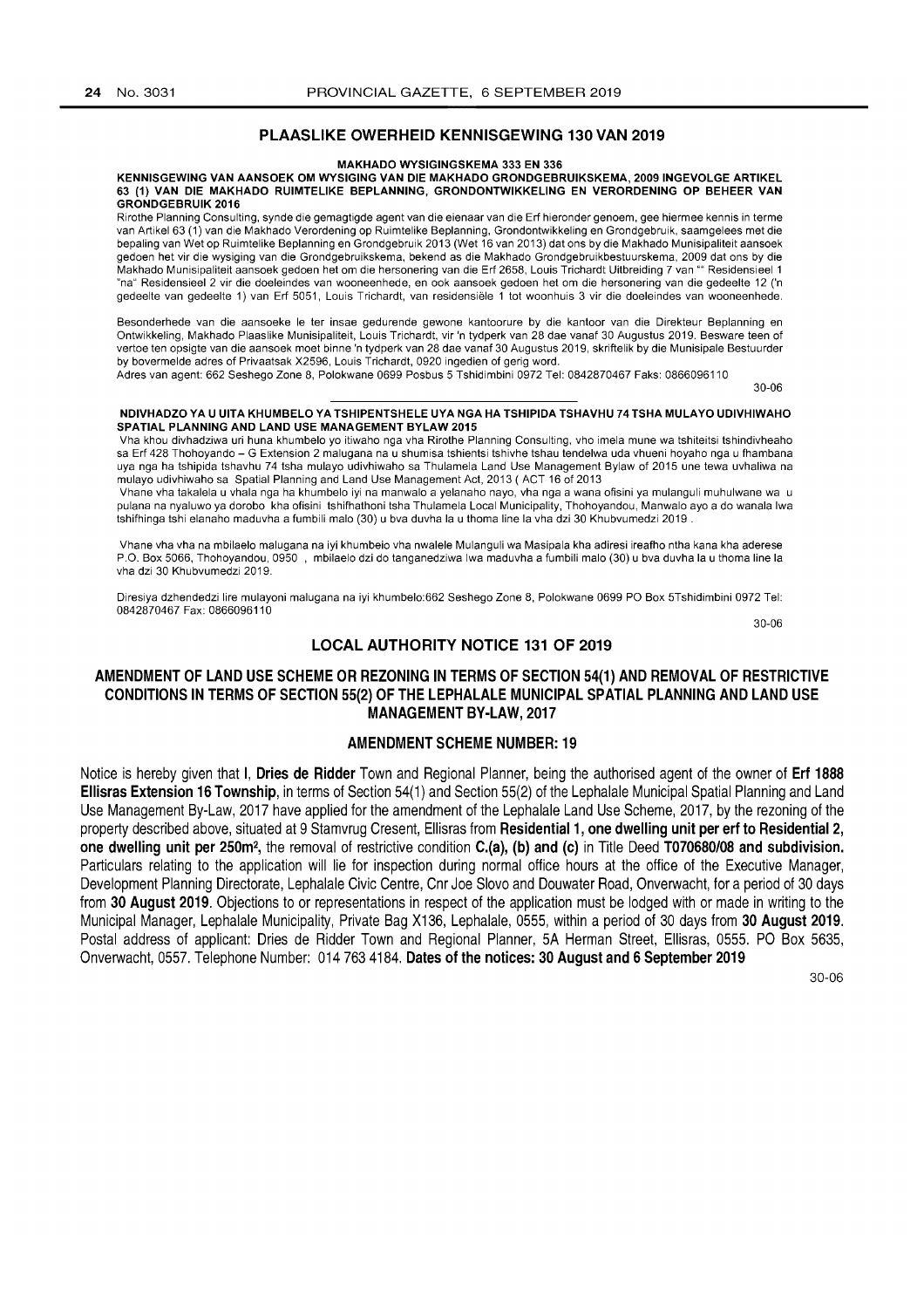### **PLAASLIKE OWERHEID KENNISGEWING 131 VAN 2019**

### **WYSIGING VAN GRONDGEBRUIKSKEMA OF HERSONERING IN TERME VAN ARTIKEL 54(1) EN OPHEFFING VAN BEPERKENDE VOORWAARDES IN TERME VAN ARTIKEL 55(2) VAN DIE LEPHALALE MUNISIPALE RUIMTELIKE BEPLANNING EN GRONDGEBRUIKBESTUUR VERORDENING, 2017**

#### **WYSIGINGSKEMA NOMMER: 19**

Kennis geskied hiermee dat ek, **Dries de Ridder** Stads- en Streeksbeplanner, synde die gemagtigde agent van die eienaar van **Erf 1888 Ellisras Uitbreiding 16 Dorpsgebied,** ingevolge Artikel 54(1) en Artikel 55(2) van die Lephalale Munisipale Ruimtelike Beplanning en Grondgebruikbestuur Verordening, 2017, aansoek gedoen het vir die wysiging van die Lephalale Grondgebruikskema, 2017, deur die hersonering van die bogenoemde eiendom, gelee te Stamvrugsingel 9, Onverwacht van **Residensieel 1, een wooneenheid per erf na Residensieel 2, een wooneenheid per 250m2, die opheffing van beperkende voorwaarde C.(a), (b) en (c) in die Akte van Transport T070680/08 en onderverdeling.** Besonderhede aangaande hierdie aansoek Ie ter insae gedurende normale kantoorure by die kantoor van die Uitvoerende Bestuurder, Direktoraat Ontwikkeling Beplanning, Lephalale Burgersentrum, h/v Joe Siovo en Douwaterstraat, Onverwacht, vir 'n periode van 30 dae vanaf **30 Augustus 2019.** Besware teen of voorleggings ten opsigte van die aansoek moet geopper word by of op skrif gestel en gerig word aan die Munisipale Bestuurder, Lephalale Munisipaliteit, Privaatsak X136, Lephalale, 0555, binne 'n periode van 30 dae vanaf **30 Augustus 2019.** Posadres van aansoeker: Dries de Ridder Stads- en Streeksbeplanner, Herman Straat 5A, Ellisras, 0555. Posbus 5635, Onverwacht, 0557. Telefoon Nommer: 014 763 4184. **Datums van plasings: 30 Augustus en 6 September 2019** 

### **LOCAL AUTHORITY NOTICE 132 OF 2019**

#### MAKHADO MUNICIPALITY

MAKHADO AMENDMENT SCHEMES 315,327,301,316,331,329,291,334,328,312,314,317

Notice is hereby given in terms of the relevant sections of the Spatial Planning and Land Use Management Act, 2013 and the Makhado Municipality Spatial Planning, Land Development and Land Use Management By-Law, 2016, that the Makhado Municipality has approved the amendment of the Makhado Land-use Scheme, 2009, by the rezoning of:

(a) Remainder of Erf 554 Louis Trichardt from "Residential 1" to "Business 1", and

(b) Portion 35 (previously comprising of Portions 5 & 12) of farm Rondebosch 287-LS from Agricultural to Industrial 2 with an annexure (Note: the Makhado municipality has also given consent for the removal of the following conditions registered against Title deed T6401/2018 – Conditions 3.B.(a)(b), in terms of Section 64 (2) of the Makhado Local Municipality Spatial Planning, Land Development and Land Use Management By-law 2016, and

(c) Portion 1 of Erf 33 Louis Trichardt from "Special for Offices" to "Residential 3", and

(d) Remainder of Erf 335 Louis Trichardt from "Residential 1" to "Business 1" with an increase in residential density, and

(e) Erf 503 Louis Trichardt from "Residential 1" to "Business 1" with an increase in residential density, and

(f) Erf 2372 Louis Trichardt Ext. 4 from "Residential 1" to "Residential 3" with an increase in residential density, and

(g) Portion 1 of Erf 375 Louis Trichardt from "Residential 1" to "Residential 3" with an increase in residential density, and

(h) Erf 3449 Louis Trichardt Ext. 4 from "Residential 1" to "Residential 3" with an increase in residential density, and

(i) Portion 7 of Erf 4285 Louis Trichardt Ext. 4 from "Residential 1" to "Residential 3" with an increase in residential density, and

 $(i)$  Erf 1988 Louis Trichardt Ext. 2 from "Residential 1" to "Special for a quest house", and

(k) Erf 3262 Louis Trichardt Ext. 4 from "Industrial 1" to "Institutional", and

(I) Erf 515 Louis Trichardt from "Residential 1" to "Business 1".

The Map 3's and scheme clauses of the amendment schemes are filed with the Municipal Manager of Makhado Municipality and are open for inspection during normal office hours. These amendments are known as the Makhado Amendment Schemes 315 & 327 & 301 & 316 & 331 & 329 & 291 & 334 & 328 & 312 & 314 & 317respectively and shall come into operation on the date of publication of this notice. Municipal Manager, Makhado Municipality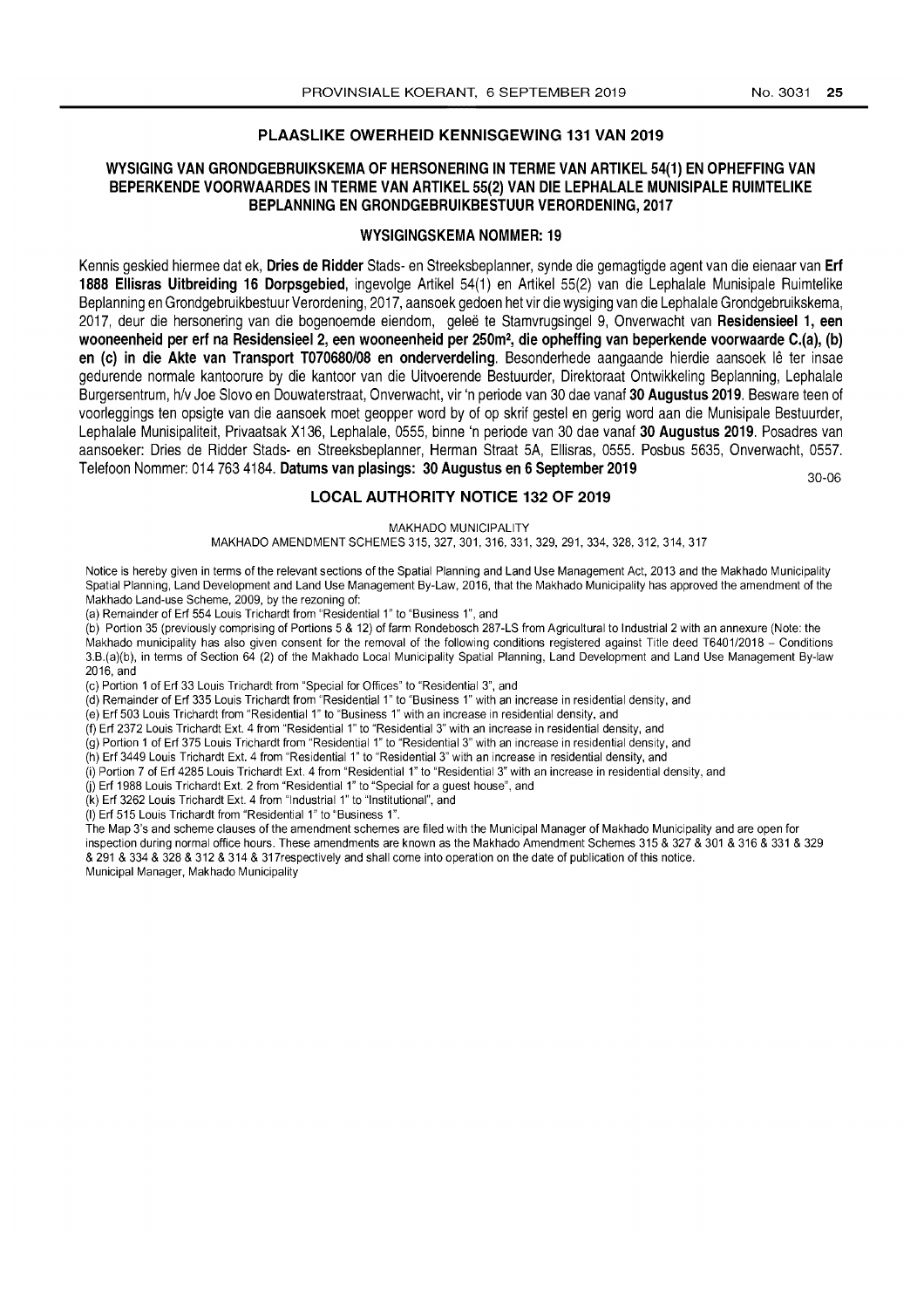## **PLAASLIKE OWERHEID KENNISGEWING 132 VAN 2019**

MAKHADO MUNISIPALITEIT

MAKHADO-WYSIGINGSKEMAS 315, 327, 301, 316, 331, 329, 291, 334, 328, 312, 314, 317

Hiermee word ingevolge die relevante artikels van SPLUMA (Wet 16 van 2013) en die Makhado Munisipalitiet se Ruimtelike Beplanning, Gerond Ontwikkeling en Grondgebruiksbetuur By-wet, 2016, bekend gemaak dat die Makhado Munisipaliteit, die wysiging van die Makhado Grondgebruikskema 2009, goedgekeur het, synde die hersonering van

(a) Restant van Erf 554 Louis Trichardt vanaf "Residensieel 1" na "Besigheid 1" en

- (b) Hersonering van Gedeelte 35 (voorheen bestaande uit Gedeeltes 5 & 12) van die plaas Rondebosch 287-LS vanaf "Landbou" na "Industrieel 2" met 'n bylaag (Nota: Die Makhado plaaslike munisipaliteit het ook toestemming gegee in terme van Afdeling 64 (2) van die Makhado Munisipaliteit Ruimtelike Beplanning, Grondontwikkeling en Grondgebruikbestuursbywet 2016 vir die opheffing van die volgende voorwaardes in titelakte no. T6401/2018 - Voorwaardes 3.B.(a)(b)), en
- (c) Gedeelte 1 van **Erf** 33 Louis Trichardt vanaf "Spesiaal vir Kantore" na "Residensieel 3" , en
- (d) Restant van Erf 355 Louis Trichardt vanaf "Residensieel 1" na "Besigheid 1" tesame met 'n verhoging in residensiele digtheid en
- (e) **Erf** 503 Louis Trichardt vanaf "Residensieel 1" na "Besigheid 1" tesame met 'n verhoging in residensiele digtheid en
- (I) **Erf** 2372 Louis Trichardt uitbreiding 4 vanaf "Residensieel 1" na "Residensieel 3" tesame met 'n verhoging in residensiele digtheid en
- (g) Gedeelte 1 van **Erf** 375 Louis Trichardt vanaf "Residensieel 1" na "Residensieel 3" tesame met 'n verhoging in residensiele digtheid , en
- (h) **Erf** 3449 Louis Trichardt uitbreiding 4 vanaf "Residensieel 1" na "Residensieel 3" tesame met 'n verhoging in residensiele digtheid en
- (i) Gedeelte 7 van **Erf** 4285 Louis Trichardt uitbreiding 4 vanaf "Residensieel 1" na "Residensieel 3" tesame met 'n verhoging in residensiele digtheid en
- (j) **Erf** 1988 Louis Trichardt uitbreiding 2 vanaf "Residensieel 1" na "Spesiaal vir 'n gastehuis" en
- (k) **Erf** 3262 Louis Trichardt uitbreiding 4 vanaf "Industrieel 1" na "Inrigting" en
- (I) **Erf** 515 Louis Trichardt vanaf "Residensieel 1" na "Besigheid 1" en

Kaart 3's en skemaklousules van hierdie wysigingskema word deur die Munisipale Bestuurder van die Makhado Munisipaliteit in bewaring gehou en Ie gedurende gewone kantoor ure ter insae. Hierdie wysigingskemas staan respektiewelik bekend as Makhado Wysigingskemas 315 & 327 & 301 & 316 & 331 & 329 & 291 & 334 & 328 & 312 & 317 en tree op datum van publikasie van hierdie kennisgewing in werking.

Munisipale Bestuurder

Makhado Plaaslike Munisipaliteit